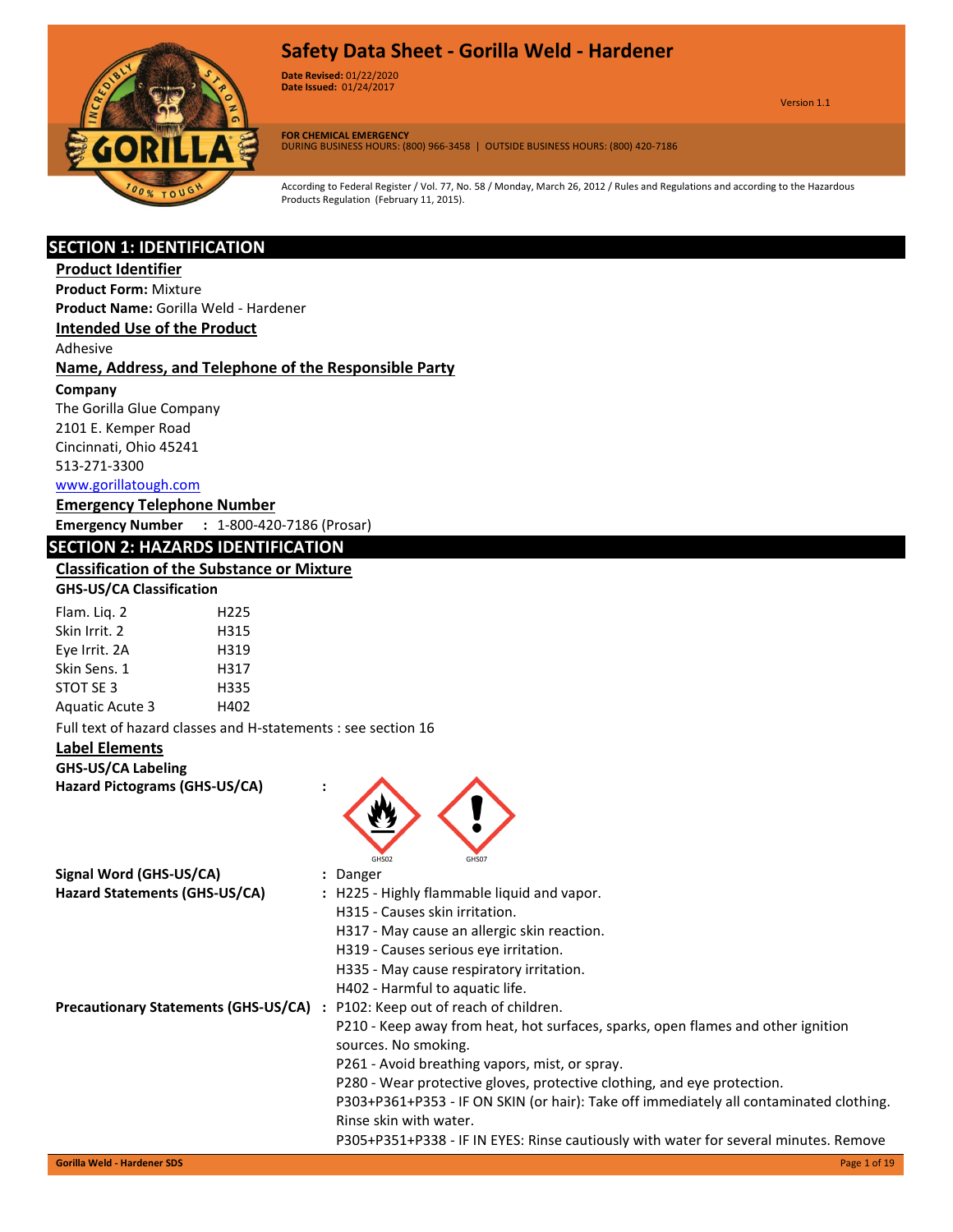

**Date Revised:** 01/22/2020 Version 1.0 **Date Issued:** 01/24/2017

**FOR CHEMICAL EMERGENCY** DURING BUSINESS HOURS: (800) 966-3458 | OUTSIDE BUSINESS HOURS: (800) 420-7186

According to Federal Register / Vol. 77, No. 58 / Monday, March 26, 2012 / Rules and Regulations and according to the Hazardous Products Regulation (February 11, 2015).

contact lenses, if present and easy to do. Continue rinsing. P370+P378 - In case of fire: Use appropriate media (see section 5) to extinguish.

#### **Other Hazards**

None known

#### **Unknown Acute Toxicity (GHS-US/CA)**

No data available

### **SECTION 3: COMPOSITION/INFORMATION ON INGREDIENTS**

#### **Mixture**

| <b>Name</b>                                   | <b>Product Identifier</b> | $%$ *      | <b>GHS Ingredient Classification</b>       |
|-----------------------------------------------|---------------------------|------------|--------------------------------------------|
| Methyl methacrylate                           | (CAS No) 80-62-6          | 60-100     | Flam. Lig. 2, H225                         |
|                                               |                           |            | Skin Irrit. 2, H315                        |
|                                               |                           |            | Eye Irrit. 2B, H320                        |
|                                               |                           |            | Skin Sens. 1, H317                         |
|                                               |                           |            | <b>STOT SE 3, H335</b>                     |
|                                               |                           |            | Aquatic Acute 3, H402                      |
| 2-Propenoic acid, 2-methyl-, methyl ester,    | (CAS No) 25053-09-2       | $5 - 10$   | Skin Irrit. 2, H315                        |
| polymer with 1,3-butadiene and                |                           |            | Eye Irrit. 2A, H319                        |
| ethenylbenzene                                |                           |            | Skin Sens. 1, H317                         |
| Pyridine, 3,5-diethyl-1,2-dihydro-1-phenyl-2- | (CAS No) 34562-31-7       | $1 - 5$    | Acute Tox. 4 (Oral), H302                  |
| propyl-                                       |                           |            | Acute Tox. 4 (Dermal), H312                |
|                                               |                           |            | Skin Irrit. 2, H315                        |
|                                               |                           |            | Eye Irrit. 2A, H319                        |
|                                               |                           |            | STOT SE 3, H335                            |
| Silica, amorphous, fumed, crystalline-free    | (CAS No) 112945-52-5      | $0.1 - 1$  | Not classified                             |
| 2,6-Di-tert-butyl-p-cresol                    | (CAS No) 128-37-0         | $0.1 - 1$  | Aquatic Acute 1, H400                      |
|                                               |                           |            | Aquatic Chronic 1, H410                    |
| Benzenesulfonic acid, oxybis[dodecyl-,        | (CAS No) 25167-32-2       | $0.1 - 1$  | Acute Tox. 4 (Oral), H302                  |
| disodium salt                                 |                           |            | Eye Dam. 1, H318                           |
|                                               |                           |            | Aquatic Acute 2, H401                      |
|                                               |                           |            | Aquatic Chronic 2, H411                    |
| Talc                                          | (CAS No) 14807-96-6       | ${}_{0.1}$ | Not classified                             |
| n-Butyl acrylate                              | (CAS No) 141-32-2         | ${}_{0.1}$ | Flam. Liq. 3, H226                         |
|                                               |                           |            | Acute Tox. 4 (Inhalation: vapor), H332     |
|                                               |                           |            | Skin Irrit. 2, H315                        |
|                                               |                           |            | Eye Irrit. 2A, H319                        |
|                                               |                           |            | Skin Sens. 1, H317                         |
|                                               |                           |            | STOT SE 3, H335                            |
|                                               |                           |            | Aquatic Acute 2, H401                      |
|                                               |                           |            | Aquatic Chronic 3, H412                    |
| Copper(II) 8-hydroxyquinolinate               | (CAS No) 10380-28-6       | ${}_{0.1}$ | Acute Tox. 4 (Oral), H302                  |
|                                               |                           |            | Acute Tox. 3 (Inhalation:dust, mist), H331 |
|                                               |                           |            | Skin Irrit. 2, H315                        |
|                                               |                           |            | Eye Irrit. 2A, H319                        |
|                                               |                           |            | Aquatic Acute 1, H400                      |
| 4-Vinylcyclohexene                            | (CAS No) 100-40-3         | ${}_{0.1}$ | Flam. Liq. 2, H225                         |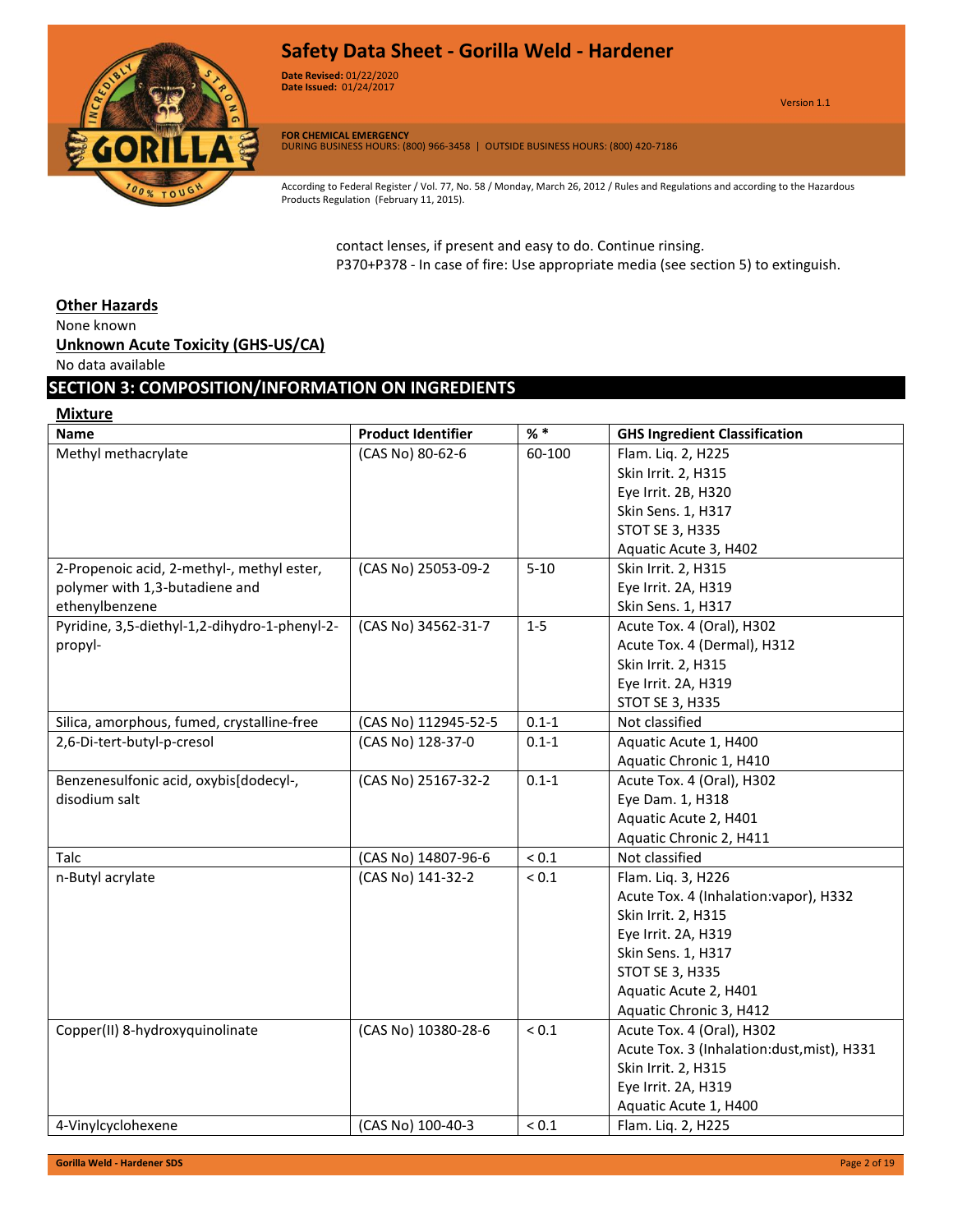

**Date Revised:** 01/22/2020 Version 1.0 **Date Issued:** 01/24/2017

Version 1.1

**FOR CHEMICAL EMERGENCY** DURING BUSINESS HOURS: (800) 966-3458 | OUTSIDE BUSINESS HOURS: (800) 420-7186

According to Federal Register / Vol. 77, No. 58 / Monday, March 26, 2012 / Rules and Regulations and according to the Hazardous Products Regulation (February 11, 2015).

|                |                   |            | Skin Irrit. 2, H315                    |
|----------------|-------------------|------------|----------------------------------------|
|                |                   |            | Carc. 2, H351                          |
|                |                   |            | Repr. 2, H361                          |
|                |                   |            | Asp. Tox. 1, H304                      |
|                |                   |            | Aquatic Acute 2, H401                  |
|                |                   |            | Aquatic Chronic 3, H412                |
| Ethanolamine   | (CAS No) 141-43-5 | ${}_{0.1}$ | Flam. Liq. 4, H227                     |
|                |                   |            | Acute Tox. 4 (Oral), H302              |
|                |                   |            | Acute Tox. 4 (Dermal), H312            |
|                |                   |            | Acute Tox. 4 (Inhalation: vapor), H332 |
|                |                   |            | Skin Corr. 1B, H314                    |
|                |                   |            | Eye Dam. 1, H318                       |
|                |                   |            | <b>STOT SE 3, H335</b>                 |
|                |                   |            | Aquatic Acute 2, H401                  |
|                |                   |            | Aquatic Chronic 3, H412                |
| Diethanolamine | (CAS No) 111-42-2 | ${}_{0.1}$ | Acute Tox. 4 (Oral), H302              |
|                |                   |            | Skin Irrit. 2, H315                    |
|                |                   |            | Eye Dam. 1, H318                       |
|                |                   |            | <b>STOT RE 2, H373</b>                 |
|                |                   |            | Aquatic Acute 2, H401                  |
|                |                   |            | Aquatic Chronic 3, H412                |

Full text of H-phrases: see section 16

\*Percentages are listed in weight by weight percentage (w/w%) for liquid and solid ingredients. Gas ingredients are listed in volume by volume percentage (v/v%).

### **SECTION 4: FIRST AID MEASURES**

#### **Description of First-aid Measures**

**General:** Never give anything by mouth to an unconscious person. If you feel unwell, seek medical advice (show the label where possible).

**Inhalation:** When symptoms occur: go into open air and ventilate suspected area. Obtain medical attention if breathing difficulty persists.

**Skin Contact:** Remove contaminated clothing. Drench affected area with water for at least 15 minutes. Obtain medical attention if irritation develops or persists.

**Eye Contact:** Rinse cautiously with water for at least 15 minutes. Remove contact lenses, if present and easy to do. Continue rinsing. Obtain medical attention.

**Ingestion:** Rinse mouth. Do NOT induce vomiting. Obtain medical attention.

#### **Most Important Symptoms and Effects Both Acute and Delayed**

**General:** Causes serious eye irritation. Causes skin irritation. May cause respiratory irritation. Skin sensitization.

**Inhalation:** Irritation of the respiratory tract and the other mucous membranes.

**Skin Contact:** Redness, pain, swelling, itching, burning, dryness, and dermatitis. May cause an allergic skin reaction.

**Eye Contact:** Contact causes severe irritation with redness and swelling of the conjunctiva.

**Ingestion:** Ingestion may cause adverse effects.

**Chronic Symptoms:** None known.

#### **Indication of Any Immediate Medical Attention and Special Treatment Needed**

If exposed or concerned, get medical advice and attention. If medical advice is needed, have product container or label at hand.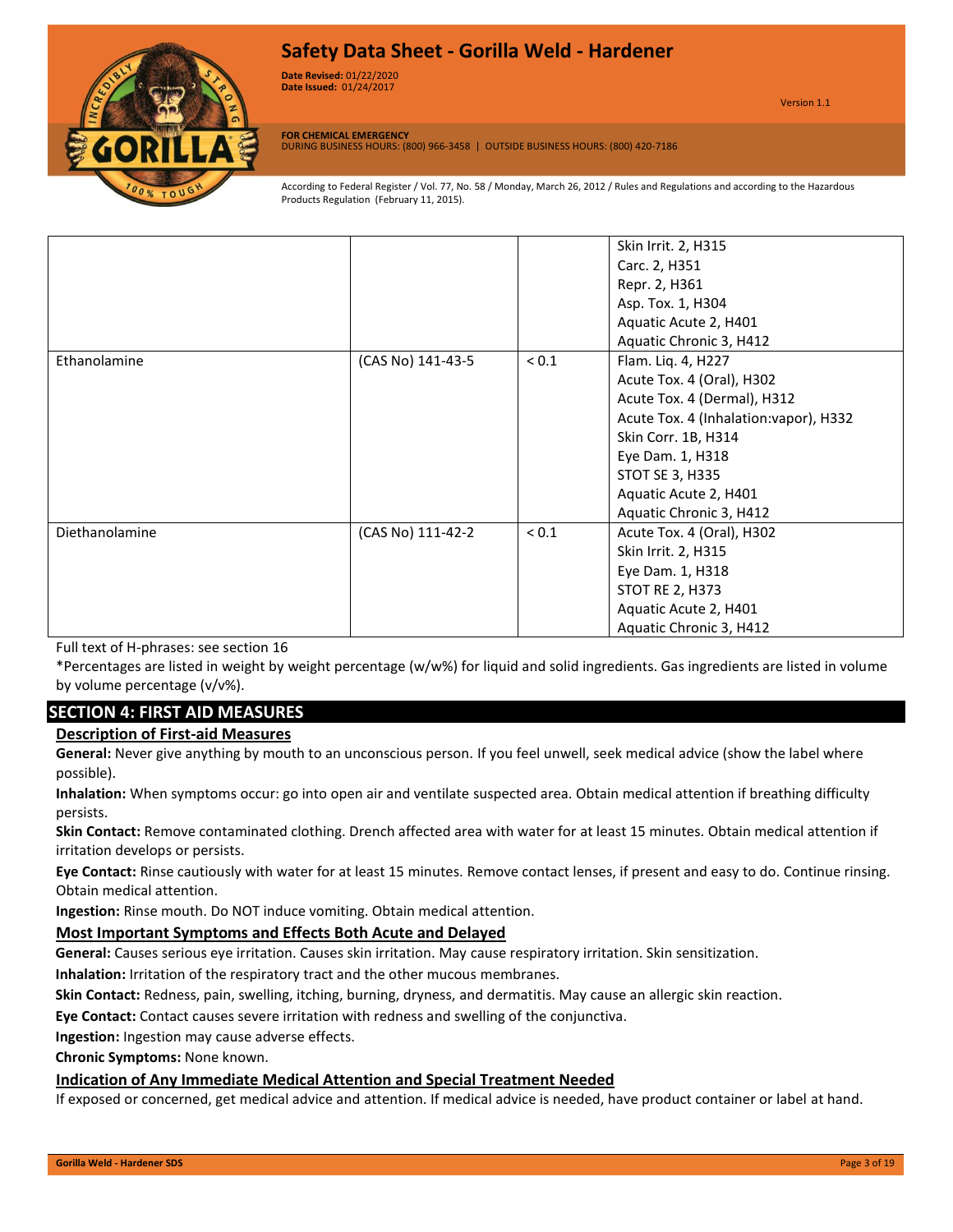

**Date Revised:** 01/22/2020 Version 1.0 **Date Issued:** 01/24/2017

Version 1.1

**FOR CHEMICAL EMERGENCY** DURING BUSINESS HOURS: (800) 966-3458 | OUTSIDE BUSINESS HOURS: (800) 420-7186

According to Federal Register / Vol. 77, No. 58 / Monday, March 26, 2012 / Rules and Regulations and according to the Hazardous Products Regulation (February 11, 2015).

### **SECTION 5: FIRE-FIGHTING MEASURES**

#### **Extinguishing Media**

**Suitable Extinguishing Media:** Dry chemical powder, alcohol-resistant foam, carbon dioxide (CO<sub>2</sub>). Water may be ineffective but water should be used to keep fire-exposed container cool.

**Unsuitable Extinguishing Media:** Do not use a heavy water stream. A heavy water stream may spread burning liquid.

#### **Special Hazards Arising From the Substance or Mixture**

**Fire Hazard:** Highly flammable liquid and vapor.

**Explosion Hazard:** May form flammable or explosive vapor-air mixture. When mixed with air and exposed to an ignition source, flammable vapors can burn in the open or explode in confined spaces. Being heavier than air, vapors may travel long distances to an ignition source and flash back. Runoff to sewer may cause fire or explosion hazard.

**Reactivity:** Reacts violently with strong oxidizers. Increased risk of fire or explosion. The product is normally supplied in a stabilized form. If the permissible storage period and/or storage temperature is exceeded, the product may polymerize with heat evolution. Polymerization with heat evolution may occur in the presence of radical forming substances (e.g. peroxides), reducing substances, and/or heavy metal ions. Product reacts violently or explosively with alkali metals, alkaline earth metals, various metal powders, strong alkalis, ammonia, and other incompatible materials.

#### **Advice for Firefighters**

**Precautionary Measures Fire:** Exercise caution when fighting any chemical fire.

**Firefighting Instructions:** Remove containers from fire area if this can be done without risk. Use water spray or fog for cooling exposed containers. Do not get water inside containers. In case of major fire and large quantities: Evacuate area. Fight fire remotely due to the risk of explosion.

**Protection During Firefighting:** Do not enter fire area without proper protective equipment, including respiratory protection. **Hazardous Combustion Products**: Thermal decomposition generates: Carbon oxides (CO, CO2). Nitrogen oxides. Acrylates. Methyl methacrylate. Amines.

**Other Information:** Contains methyl methacrylate, when heated this product may undergo hazardous polymerization, increasing fire intensity. Do not allow run-off from firefighting to enter drains or water courses.

#### **Reference to Other Sections**

Refer to Section 9 for flammability properties.

#### **SECTION 6: ACCIDENTAL RELEASE MEASURES**

#### **Personal Precautions, Protective Equipment and Emergency Procedures**

**General Measures:** Avoid breathing (vapor, mist, spray). Do not get in eyes, on skin, or on clothing. Keep away from heat, hot surfaces, sparks, open flames, and other ignition sources. No smoking. Use special care to avoid static electric charges.

#### **For Non-Emergency Personnel**

**Protective Equipment:** Use appropriate personal protective equipment (PPE).

**Emergency Procedures:** Evacuate unnecessary personnel. Stop leak if safe to do so.

#### **For Emergency Personnel**

**Protective Equipment:** Equip cleanup crew with proper protection.

**Emergency Procedures:** Ventilate area. Eliminate ignition sources. Evacuate unnecessary personnel. Upon arrival at the scene, a first responder is expected to recognize the presence of dangerous goods, protect oneself and the public, secure the area, and call for the assistance of trained personnel as soon as conditions permit.

#### **Environmental Precautions**

Prevent entry to sewers and public waters. Avoid release to the environment.

#### **Methods and Materials for Containment and Cleaning Up**

**For Containment:** Contain any spills with dikes or absorbents to prevent migration and entry into sewers or streams. As an immediate precautionary measure, isolate spill or leak area in all directions.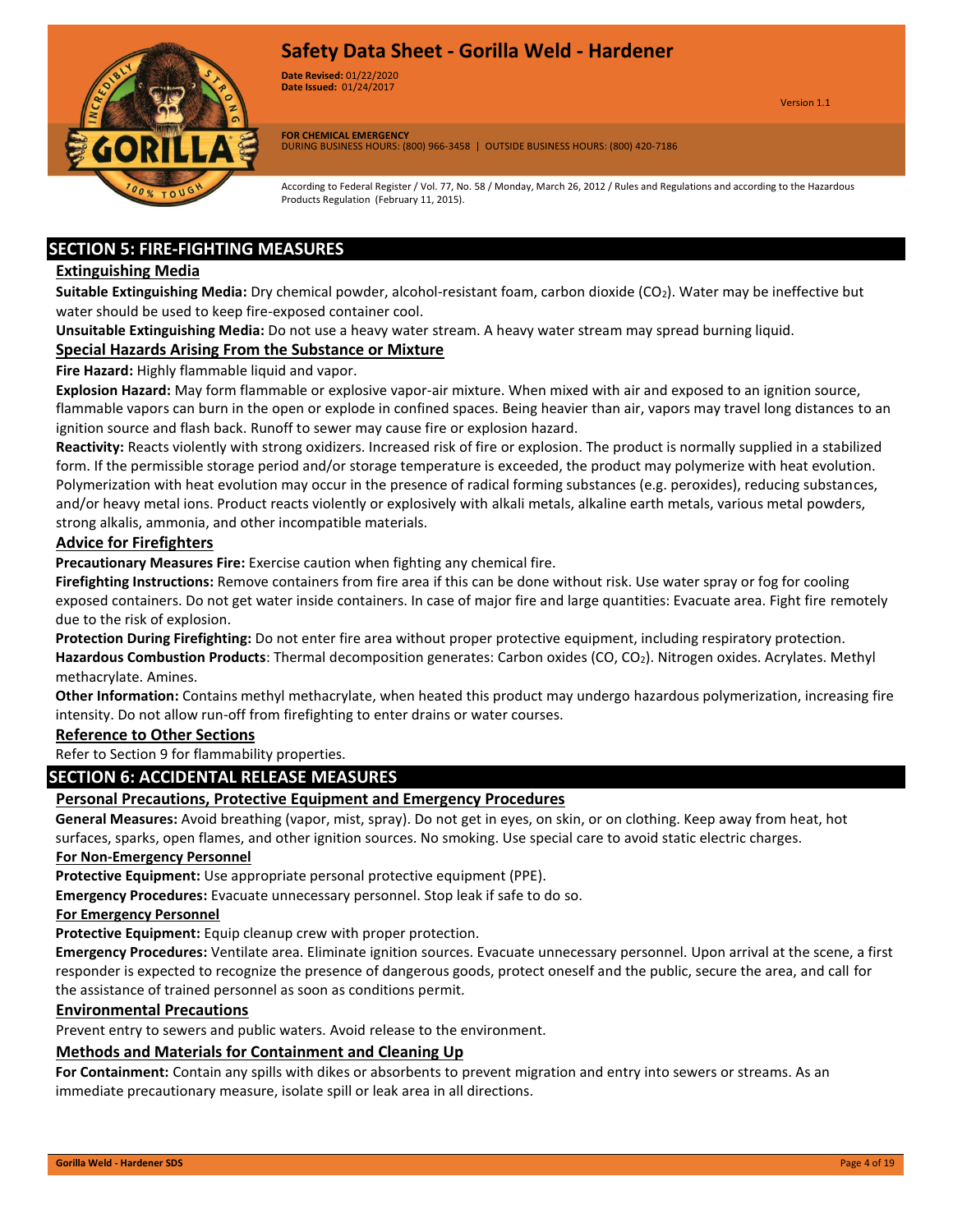

**Date Revised:** 01/22/2020 Version 1.0 **Date Issued:** 01/24/2017

Version 1.1

**FOR CHEMICAL EMERGENCY** DURING BUSINESS HOURS: (800) 966-3458 | OUTSIDE BUSINESS HOURS: (800) 420-7186

According to Federal Register / Vol. 77, No. 58 / Monday, March 26, 2012 / Rules and Regulations and according to the Hazardous Products Regulation (February 11, 2015).

**Methods for Cleaning Up:** Clean up spills immediately and dispose of waste safely. Eliminate all ignition sources. Absorb and/or contain spill with inert material. Do not take up in combustible material such as: saw dust or cellulosic material. Transfer spilled material to a suitable container for disposal. Use only non-sparking tools. Take up large spills with pump or vacuum. Use water spray to disperse vapors. Contact competent authorities after a spill.

#### **Reference to Other Sections**

See Section 8 for exposure controls and personal protection and Section 13 for disposal considerations.

### **SECTION 7: HANDLING AND STORAGE**

#### **Precautions for Safe Handling**

**Additional Hazards When Processed:** Handle empty containers with care because residual vapors are flammable. This product is stabilized with inhibitors. If used, stored, and transported according to directions, hazardous polymerization will not occur. Contains methacrylate compounds that if uninhibited, or if the inhibitor is lost can undergo hazardous polymerization under certain conditions including elevated temperatures, when exposed to strong oxidizers or other contaminants, incompatible materials (see section 10), or UV light. Vapors may be uninhibited and polymerize, causing blockage of vents.

**Precautions for Safe Handling:** Wash hands and other exposed areas with mild soap and water before eating, drinking or smoking and when leaving work. Avoid breathing vapors, mist, and spray. Avoid contact with skin, eyes and clothing. Take precautionary measures against static discharge. Use only non-sparking tools.

**Hygiene Measures:** Handle in accordance with good industrial hygiene and safety procedures.

#### **Conditions for Safe Storage, Including Any Incompatibilities**

**Technical Measures:** Comply with applicable regulations. Take action to prevent static discharges. Ground and bond container and receiving equipment. Use explosion-proof electrical, ventilating, and lighting equipment.

**Storage Conditions:** Store in a dry, cool and well-ventilated place. Containers which are opened should be properly resealed and kept upright to prevent leakage. Keep/Store away from direct sunlight, extremely high or low temperatures and incompatible materials. Store in a well-ventilated place. Keep container tightly closed. Keep in fireproof place. Store in original container.

**Incompatible Materials:** Strong acids, strong bases, strong oxidizers. Free radical initiators. Peroxides. Reducing agents. Heavy metal ions. Alkali metals. Alkaline earth metals. Various metal powders. Strong alkalis. Ammonia.

#### **Specific End Use(s)**

Adhesive

#### **SECTION 8: EXPOSURE CONTROLS/PERSONAL PROTECTION**

#### **Control Parameters**

For substances listed in section 3 that are not listed here, there are no established Exposure limits from the manufacturer, supplier, importer, or the appropriate advisory agency including: ACGIH (TLV), AIHA (WEEL), NIOSH (REL), OSHA (PEL), Canadian provincial governments, or the Mexican government.

| 2,6-Di-tert-butyl-p-cresol (128-37-0) |                                      |                                                      |  |  |
|---------------------------------------|--------------------------------------|------------------------------------------------------|--|--|
| <b>Mexico</b>                         | OEL TWA (mg/m <sup>3</sup> )         | 10 mg/m $3$                                          |  |  |
| <b>Mexico</b>                         | OEL STEL $(mg/m3)$                   | 20 mg/m <sup>3</sup>                                 |  |  |
| <b>USA ACGIH</b>                      | ACGIH TWA (mg/m <sup>3</sup> )       | 2 mg/m <sup>3</sup> (inhalable fraction and vapor)   |  |  |
| <b>USA ACGIH</b>                      | <b>ACGIH chemical category</b>       | Not Classifiable as a Human Carcinogen               |  |  |
| <b>USA NIOSH</b>                      | NIOSH REL (TWA) (mg/m <sup>3</sup> ) | 10 mg/m <sup>3</sup>                                 |  |  |
| <b>Alberta</b>                        | OEL TWA (mg/m <sup>3</sup> )         | 10 mg/m <sup>3</sup>                                 |  |  |
| <b>British Columbia</b>               | OEL TWA (mg/m <sup>3</sup> )         | 2 mg/m <sup>3</sup> (aerosol, inhalable, and vapour) |  |  |
| <b>Manitoba</b>                       | OEL TWA (mg/m <sup>3</sup> )         | 2 mg/m <sup>3</sup> (inhalable fraction and vapor)   |  |  |
| <b>New Brunswick</b>                  | OEL TWA (mg/m <sup>3</sup> )         | 10 mg/m <sup>3</sup>                                 |  |  |
| <b>Newfoundland &amp; Labrador</b>    | OEL TWA (mg/m <sup>3</sup> )         | 2 mg/m <sup>3</sup> (inhalable fraction and vapor)   |  |  |
| Nova Scotia                           | OEL TWA (mg/m <sup>3</sup> )         | 2 mg/m <sup>3</sup> (inhalable fraction and vapor)   |  |  |
| <b>Nunavut</b>                        | OEL STEL (mg/m <sup>3</sup> )        | 4 mg/m <sup>3</sup> (inhalable fraction and vapour)  |  |  |
| <b>Nunavut</b>                        | OEL TWA $(mg/m3)$                    | 2 mg/m <sup>3</sup> (inhalable fraction and vapour)  |  |  |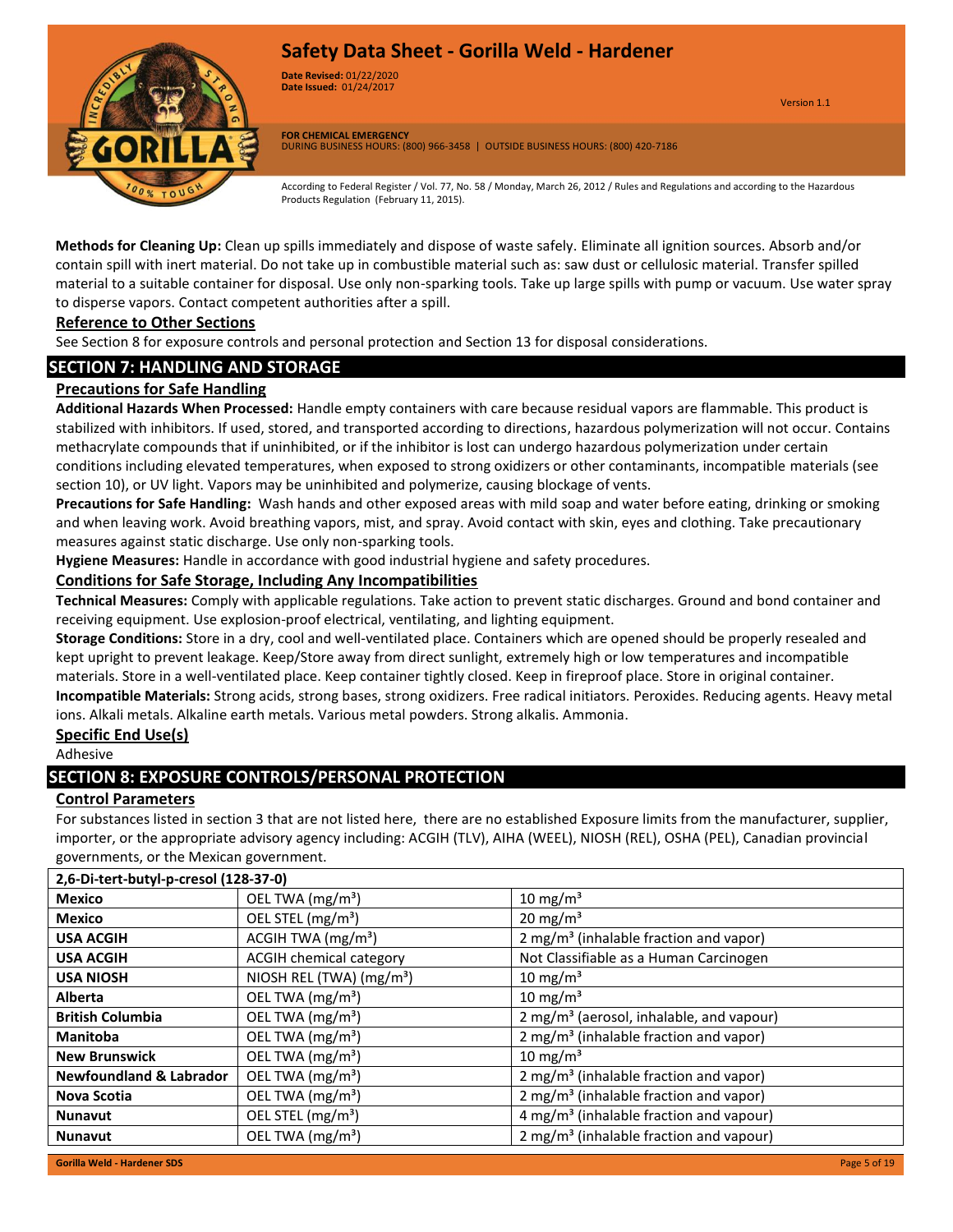

**Date Revised:** 01/22/2020 Version 1.0 **Date Issued:** 01/24/2017

**FOR CHEMICAL EMERGENCY** DURING BUSINESS HOURS: (800) 966-3458 | OUTSIDE BUSINESS HOURS: (800) 420-7186

| <b>Northwest Territories</b>       | OEL STEL (mg/m <sup>3</sup> )         | 4 mg/m <sup>3</sup> (inhalable fraction and vapour) |
|------------------------------------|---------------------------------------|-----------------------------------------------------|
| <b>Northwest Territories</b>       | OEL TWA (mg/m <sup>3</sup> )          | 2 mg/m <sup>3</sup> (inhalable fraction and vapour) |
| <b>Ontario</b>                     | OEL TWA (mg/m <sup>3</sup> )          | 2 mg/m <sup>3</sup> (inhalable fraction and vapor)  |
| <b>Prince Edward Island</b>        | OEL TWA (mg/m <sup>3</sup> )          | 2 mg/m <sup>3</sup> (inhalable fraction and vapor)  |
| Québec                             | VECD ( $mg/m3$ )                      | $10 \text{ mg/m}^3$                                 |
| Saskatchewan                       | OEL STEL (mg/m <sup>3</sup> )         | 4 mg/m <sup>3</sup> (inhalable fraction and vapour) |
| Saskatchewan                       | OEL TWA (mg/m <sup>3</sup> )          | 2 mg/m <sup>3</sup> (inhalable fraction and vapour) |
| Yukon                              | OEL STEL (mg/m <sup>3</sup> )         | 20 mg/m $3$                                         |
| Yukon                              | OEL TWA (mg/m <sup>3</sup> )          | 10 mg/m $3$                                         |
| Ethanolamine (141-43-5)            |                                       |                                                     |
| <b>Mexico</b>                      | OEL TWA (mg/m <sup>3</sup> )          | 8 mg/ $m3$                                          |
| <b>Mexico</b>                      | OEL TWA (ppm)                         | 3 ppm                                               |
| <b>Mexico</b>                      | OEL STEL (mg/m <sup>3</sup> )         | 15 mg/m <sup>3</sup>                                |
| <b>Mexico</b>                      | OEL STEL (ppm)                        | 6 ppm                                               |
| <b>USA ACGIH</b>                   | <b>ACGIH TWA (ppm)</b>                | 3 ppm                                               |
| <b>USA ACGIH</b>                   | ACGIH STEL (ppm)                      | 6 ppm                                               |
| <b>USA OSHA</b>                    | OSHA PEL (TWA) (mg/m <sup>3</sup> )   | 6 mg/ $m3$                                          |
| <b>USA OSHA</b>                    | OSHA PEL (TWA) (ppm)                  | 3 ppm                                               |
| <b>USA NIOSH</b>                   | NIOSH REL (TWA) (mg/m <sup>3</sup> )  | 8 mg/ $m3$                                          |
| <b>USA NIOSH</b>                   | NIOSH REL (TWA) (ppm)                 | 3 ppm                                               |
| <b>USA NIOSH</b>                   | NIOSH REL (STEL) (mg/m <sup>3</sup> ) | 15 mg/m <sup>3</sup>                                |
| <b>USA NIOSH</b>                   | NIOSH REL (STEL) (ppm)                | 6 ppm                                               |
| <b>USA IDLH</b>                    | US IDLH (ppm)                         | 30 ppm                                              |
| <b>Alberta</b>                     | OEL STEL (mg/m <sup>3</sup> )         | 15 mg/ $m3$                                         |
| <b>Alberta</b>                     | OEL STEL (ppm)                        | 6 ppm                                               |
| <b>Alberta</b>                     | OEL TWA (mg/m <sup>3</sup> )          | 7.5 mg/ $m3$                                        |
| Alberta                            | OEL TWA (ppm)                         | 3 ppm                                               |
| <b>British Columbia</b>            | OEL STEL (ppm)                        | 6 ppm                                               |
| <b>British Columbia</b>            | OEL TWA (ppm)                         | 3 ppm                                               |
| Manitoba                           | OEL STEL (ppm)                        | 6 ppm                                               |
| <b>Manitoba</b>                    | OEL TWA (ppm)                         | 3 ppm                                               |
| <b>New Brunswick</b>               | OEL STEL (mg/m <sup>3</sup> )         | 15 mg/m $3$                                         |
| <b>New Brunswick</b>               | OEL STEL (ppm)                        | 6 ppm                                               |
| <b>New Brunswick</b>               | OEL TWA (mg/m <sup>3</sup> )          | $\frac{1}{7}$ .5 mg/m <sup>3</sup>                  |
| <b>New Brunswick</b>               | OEL TWA (ppm)                         | 3 ppm                                               |
| <b>Newfoundland &amp; Labrador</b> | OEL STEL (ppm)                        | 6 ppm                                               |
| <b>Newfoundland &amp; Labrador</b> | OEL TWA (ppm)                         | 3 ppm                                               |
| <b>Nova Scotia</b>                 | OEL STEL (ppm)                        | 6 ppm                                               |
| Nova Scotia                        | OEL TWA (ppm)                         | 3 ppm                                               |
| <b>Nunavut</b>                     | OEL STEL (ppm)                        | 6 ppm                                               |
| <b>Nunavut</b>                     | OEL TWA (ppm)                         | 3 ppm                                               |
| <b>Northwest Territories</b>       | OEL STEL (ppm)                        | 6 ppm                                               |
| <b>Northwest Territories</b>       | OEL TWA (ppm)                         | 3 ppm                                               |
| Ontario                            | OEL STEL (ppm)                        | 6 ppm                                               |
| Ontario                            | OEL TWA (ppm)                         | 3 ppm                                               |
| <b>Prince Edward Island</b>        | OEL STEL (ppm)                        | 6 ppm                                               |
| <b>Gorilla Weld - Hardener SDS</b> |                                       | Page 6 of 19                                        |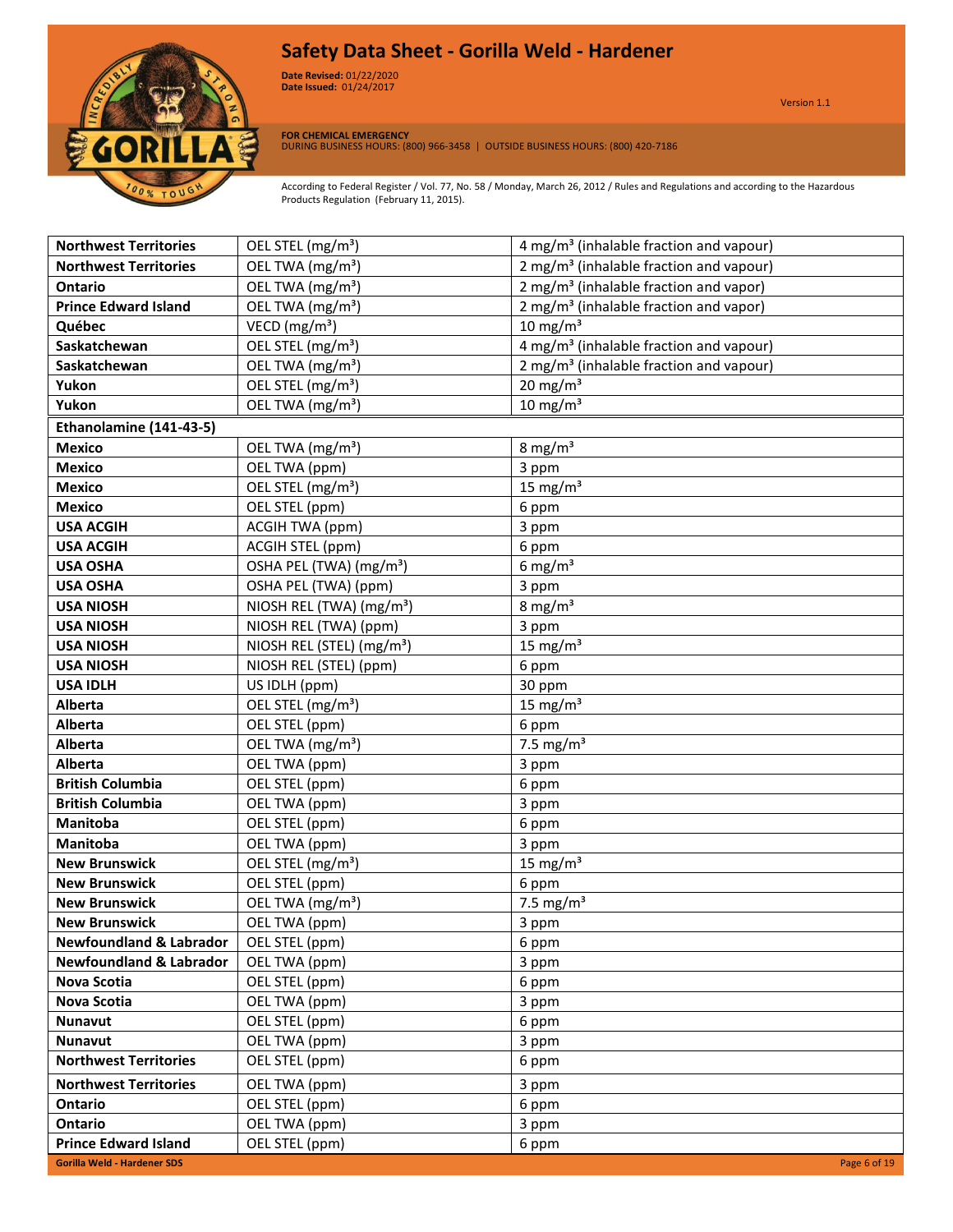

**Date Revised:** 01/22/2020 Version 1.0 **Date Issued:** 01/24/2017

Version 1.1

**FOR CHEMICAL EMERGENCY** DURING BUSINESS HOURS: (800) 966-3458 | OUTSIDE BUSINESS HOURS: (800) 420-7186

| <b>Prince Edward Island</b>        | OEL TWA (ppm)                        | 3 ppm                                                                                                                        |
|------------------------------------|--------------------------------------|------------------------------------------------------------------------------------------------------------------------------|
| Québec                             | VECD ( $mg/m3$ )                     | 15 mg/ $m3$                                                                                                                  |
| Québec                             | VECD (ppm)                           | 6 ppm                                                                                                                        |
| Québec                             | VEMP (mg/m <sup>3</sup> )            | 7.5 mg/ $m3$                                                                                                                 |
| Québec                             | VEMP (ppm)                           | 3 ppm                                                                                                                        |
| Saskatchewan                       | OEL STEL (ppm)                       | 6 ppm                                                                                                                        |
| Saskatchewan                       | OEL TWA (ppm)                        | 3 ppm                                                                                                                        |
| Yukon                              | OEL STEL (mg/m <sup>3</sup> )        | 12 mg/m $3$                                                                                                                  |
| Yukon                              | OEL STEL (ppm)                       | 6 ppm                                                                                                                        |
| Yukon                              | OEL TWA (mg/m <sup>3</sup> )         | 6 mg/m $3$                                                                                                                   |
| Yukon                              | OEL TWA (ppm)                        | 3 ppm                                                                                                                        |
| Diethanolamine (111-42-2)          |                                      |                                                                                                                              |
| <b>USA ACGIH</b>                   | ACGIH TWA (mg/m <sup>3</sup> )       | 1 mg/m <sup>3</sup> (inhalable fraction and vapor)                                                                           |
| <b>USA ACGIH</b>                   | <b>ACGIH chemical category</b>       | Skin - potential significant contribution to overall exposure                                                                |
|                                    |                                      | by the cutaneous route, Confirmed Animal Carcinogen with                                                                     |
|                                    |                                      | Unknown Relevance to Humans                                                                                                  |
| <b>USA NIOSH</b>                   | NIOSH REL (TWA) (mg/m <sup>3</sup> ) | 15 mg/ $m3$                                                                                                                  |
| <b>USA NIOSH</b>                   | NIOSH REL (TWA) (ppm)                | 3 ppm                                                                                                                        |
| <b>Alberta</b>                     | OEL TWA (mg/m <sup>3</sup> )         | 2 mg/ $m3$                                                                                                                   |
| <b>British Columbia</b>            | OEL TWA (mg/m <sup>3</sup> )         | 2 mg/ $m3$                                                                                                                   |
| <b>Manitoba</b>                    | OEL TWA (mg/m <sup>3</sup> )         | 1 mg/m <sup>3</sup> (inhalable fraction and vapor)                                                                           |
| <b>New Brunswick</b>               | OEL TWA (mg/m <sup>3</sup> )         | 2 mg/ $m3$                                                                                                                   |
| <b>New Brunswick</b>               | OEL TWA (ppm)                        | 0.46 ppm                                                                                                                     |
| <b>Newfoundland &amp; Labrador</b> | OEL TWA (mg/m <sup>3</sup> )         | 1 mg/m <sup>3</sup> (inhalable fraction and vapor)                                                                           |
| <b>Nova Scotia</b>                 | OEL TWA (mg/m <sup>3</sup> )         | 1 mg/m <sup>3</sup> (inhalable fraction and vapor)                                                                           |
| Nunavut                            | OEL STEL (mg/m <sup>3</sup> )        | 4 mg/ $m3$                                                                                                                   |
| <b>Nunavut</b>                     | OEL TWA (mg/m <sup>3</sup> )         | 2 mg/ $m3$                                                                                                                   |
| <b>Northwest Territories</b>       | OEL STEL (mg/m <sup>3</sup> )        | 4 mg/ $m3$                                                                                                                   |
| <b>Northwest Territories</b>       | OEL TWA (mg/m <sup>3</sup> )         | 2 mg/ $m3$                                                                                                                   |
| <b>Ontario</b>                     | OEL TWA (mg/m <sup>3</sup> )         | 1 mg/m <sup>3</sup> (inhalable fraction and vapor)                                                                           |
| <b>Prince Edward Island</b>        | OEL TWA (mg/m <sup>3</sup> )         | 1 mg/m <sup>3</sup> (inhalable fraction and vapor)                                                                           |
| Québec                             | VEMP (mg/m <sup>3</sup> )            | 13 mg/ $m3$                                                                                                                  |
| Québec                             | VEMP (ppm)                           | 3 ppm                                                                                                                        |
| Saskatchewan                       | OEL STEL (mg/m <sup>3</sup> )        | 4 mg/m <sup>3</sup>                                                                                                          |
| Saskatchewan                       | OEL TWA (mg/m <sup>3</sup> )         | 2 mg/m $3$                                                                                                                   |
| Talc (14807-96-6)                  |                                      |                                                                                                                              |
| <b>Mexico</b>                      | OEL TWA (mg/m <sup>3</sup> )         | 2 mg/m <sup>3</sup> (respirable fraction)                                                                                    |
| <b>USA ACGIH</b>                   | ACGIH TWA $(mg/m3)$                  | 2 mg/m <sup>3</sup> (particulate matter containing no asbestos and<br><1% crystalline silica, respirable particulate matter) |
| <b>USA ACGIH</b>                   | <b>ACGIH chemical category</b>       | Not Classifiable as a Human Carcinogen containing no                                                                         |
|                                    |                                      | asbestos fibers                                                                                                              |
| <b>USA NIOSH</b>                   | NIOSH REL (TWA) (mg/m <sup>3</sup> ) | 2 mg/m <sup>3</sup> (containing no Asbestos and <1% Quartz-                                                                  |
|                                    |                                      | respirable dust)                                                                                                             |
| <b>USA IDLH</b>                    | US IDLH $(mg/m3)$                    | 1000 mg/m <sup>3</sup> (containing no asbestos and <1% quartz)                                                               |
| Alberta                            | OEL TWA (mg/m <sup>3</sup> )         | 2 mg/m <sup>3</sup> (respirable particulate)                                                                                 |
| <b>British Columbia</b>            | OEL TWA (mg/m <sup>3</sup> )         | 2 mg/m <sup>3</sup> (particulate matter containing no Asbestos and                                                           |
| <b>Gorilla Weld - Hardener SDS</b> |                                      | Page 7 of 19                                                                                                                 |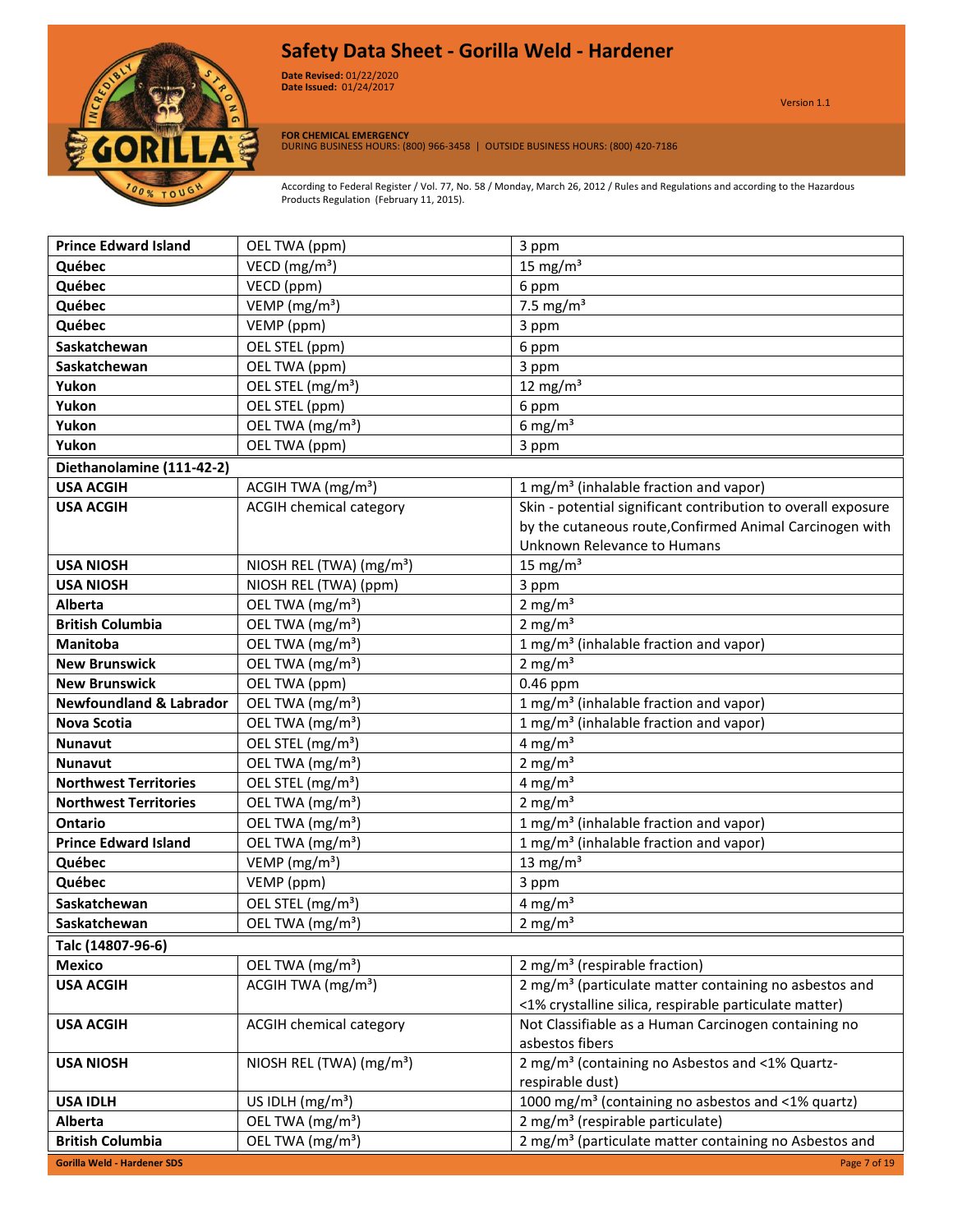

**Date Revised:** 01/22/2020 Version 1.0 **Date Issued:** 01/24/2017

**FOR CHEMICAL EMERGENCY** DURING BUSINESS HOURS: (800) 966-3458 | OUTSIDE BUSINESS HOURS: (800) 420-7186

|                                    |                                      | <1% Crystalline silica-respirable particulate)                     |  |  |  |  |
|------------------------------------|--------------------------------------|--------------------------------------------------------------------|--|--|--|--|
| <b>Manitoba</b>                    | OEL TWA (mg/m <sup>3</sup> )         | 2 mg/m <sup>3</sup> (particulate matter containing no Asbestos and |  |  |  |  |
|                                    |                                      | <1% Crystalline silica-respirable particulate matter)              |  |  |  |  |
| <b>New Brunswick</b>               | OEL TWA (mg/m <sup>3</sup> )         | 2 mg/m <sup>3</sup> (particulate matter containing no Asbestos and |  |  |  |  |
|                                    |                                      | <1% Crystalline silica, respirable fraction)                       |  |  |  |  |
| <b>Newfoundland &amp; Labrador</b> | OEL TWA (mg/m <sup>3</sup> )         | 2 mg/m <sup>3</sup> (particulate matter containing no Asbestos and |  |  |  |  |
|                                    |                                      | <1% Crystalline silica-respirable particulate matter)              |  |  |  |  |
| <b>Nova Scotia</b>                 | OEL TWA (mg/m <sup>3</sup> )         | 2 mg/m <sup>3</sup> (particulate matter containing no Asbestos and |  |  |  |  |
|                                    |                                      | <1% Crystalline silica-respirable particulate matter)              |  |  |  |  |
| <b>Nunavut</b>                     | OEL TWA (mg/m <sup>3</sup> )         | 2 mg/m <sup>3</sup> (respirable fraction)                          |  |  |  |  |
| <b>Northwest Territories</b>       | OEL TWA (mg/m <sup>3</sup> )         | 2 mg/m <sup>3</sup> (respirable fraction)                          |  |  |  |  |
| Ontario                            | OEL TWA (mg/m <sup>3</sup> )         | 2 mg/m <sup>3</sup> (containing no Asbestos and <1% Crystalline    |  |  |  |  |
|                                    |                                      | silica-respirable)                                                 |  |  |  |  |
| <b>Prince Edward Island</b>        | OEL TWA (mg/m <sup>3</sup> )         | 2 mg/m <sup>3</sup> (particulate matter containing no Asbestos and |  |  |  |  |
|                                    |                                      | <1% Crystalline silica-respirable particulate matter)              |  |  |  |  |
| Québec                             | VEMP ( $mg/m3$ )                     | 3 mg/m <sup>3</sup> (respirable dust)                              |  |  |  |  |
| Saskatchewan                       | OEL TWA (mg/m <sup>3</sup> )         | 2 mg/m <sup>3</sup> (respirable fraction)                          |  |  |  |  |
| Yukon                              | OEL TWA (mg/m <sup>3</sup> )         | 20 mppcf                                                           |  |  |  |  |
| 4-Vinylcyclohexene (100-40-3)      |                                      |                                                                    |  |  |  |  |
| <b>USA ACGIH</b>                   | ACGIH TWA (ppm)                      | $0.1$ ppm                                                          |  |  |  |  |
| <b>USA ACGIH</b>                   | <b>ACGIH chemical category</b>       | Confirmed Animal Carcinogen with Unknown Relevance to              |  |  |  |  |
|                                    |                                      | <b>Humans</b>                                                      |  |  |  |  |
| <b>USA AIHA</b>                    | WEEL TWA (ppm)                       | 1 ppm                                                              |  |  |  |  |
| Alberta                            | OEL TWA (mg/m <sup>3</sup> )         | $0.4$ mg/m <sup>3</sup>                                            |  |  |  |  |
| <b>Alberta</b>                     | OEL TWA (ppm)                        | $0.1$ ppm                                                          |  |  |  |  |
| <b>British Columbia</b>            | OEL TWA (ppm)                        | $0.1$ ppm                                                          |  |  |  |  |
| <b>Manitoba</b>                    | OEL TWA (ppm)                        | $0.1$ ppm                                                          |  |  |  |  |
| <b>New Brunswick</b>               | OEL TWA (mg/m <sup>3</sup> )         | $0.44$ mg/m <sup>3</sup>                                           |  |  |  |  |
| <b>New Brunswick</b>               | OEL TWA (ppm)                        | $0.1$ ppm                                                          |  |  |  |  |
| <b>Newfoundland &amp; Labrador</b> | OEL TWA (ppm)                        | $0.1$ ppm                                                          |  |  |  |  |
| <b>Nova Scotia</b>                 | OEL TWA (ppm)                        | $0.1$ ppm                                                          |  |  |  |  |
| <b>Nunavut</b>                     | OEL STEL (ppm)                       | $0.3$ ppm                                                          |  |  |  |  |
| <b>Nunavut</b>                     | OEL TWA (ppm)                        | $0.1$ ppm                                                          |  |  |  |  |
| <b>Northwest Territories</b>       | OEL STEL (ppm)                       | $0.3$ ppm                                                          |  |  |  |  |
| <b>Northwest Territories</b>       | OEL TWA (ppm)                        | $0.1$ ppm                                                          |  |  |  |  |
| Ontario                            | OEL TWA (ppm)                        | $0.1$ ppm                                                          |  |  |  |  |
| <b>Prince Edward Island</b>        | OEL TWA (ppm)                        | $0.1$ ppm                                                          |  |  |  |  |
| Saskatchewan                       | OEL STEL (ppm)                       | $0.3$ ppm                                                          |  |  |  |  |
| Saskatchewan                       | OEL TWA (ppm)                        | $0.1$ ppm                                                          |  |  |  |  |
| n-Butyl acrylate (141-32-2)        |                                      |                                                                    |  |  |  |  |
| <b>Mexico</b>                      | OEL TWA (mg/m <sup>3</sup> )         | 55 mg/ $m3$                                                        |  |  |  |  |
| <b>Mexico</b>                      | OEL TWA (ppm)                        | 10 ppm                                                             |  |  |  |  |
| <b>USA ACGIH</b>                   | ACGIH TWA (ppm)                      | 2 ppm                                                              |  |  |  |  |
| <b>USA ACGIH</b>                   | <b>ACGIH chemical category</b>       | dermal sensitizer, Not Classifiable as a Human Carcinogen          |  |  |  |  |
| <b>USA NIOSH</b>                   | NIOSH REL (TWA) (mg/m <sup>3</sup> ) | 55 mg/ $m3$                                                        |  |  |  |  |
| <b>USA NIOSH</b>                   | NIOSH REL (TWA) (ppm)                | 10 ppm                                                             |  |  |  |  |
| <b>Gorilla Weld - Hardener SDS</b> |                                      | Page 8 of 19                                                       |  |  |  |  |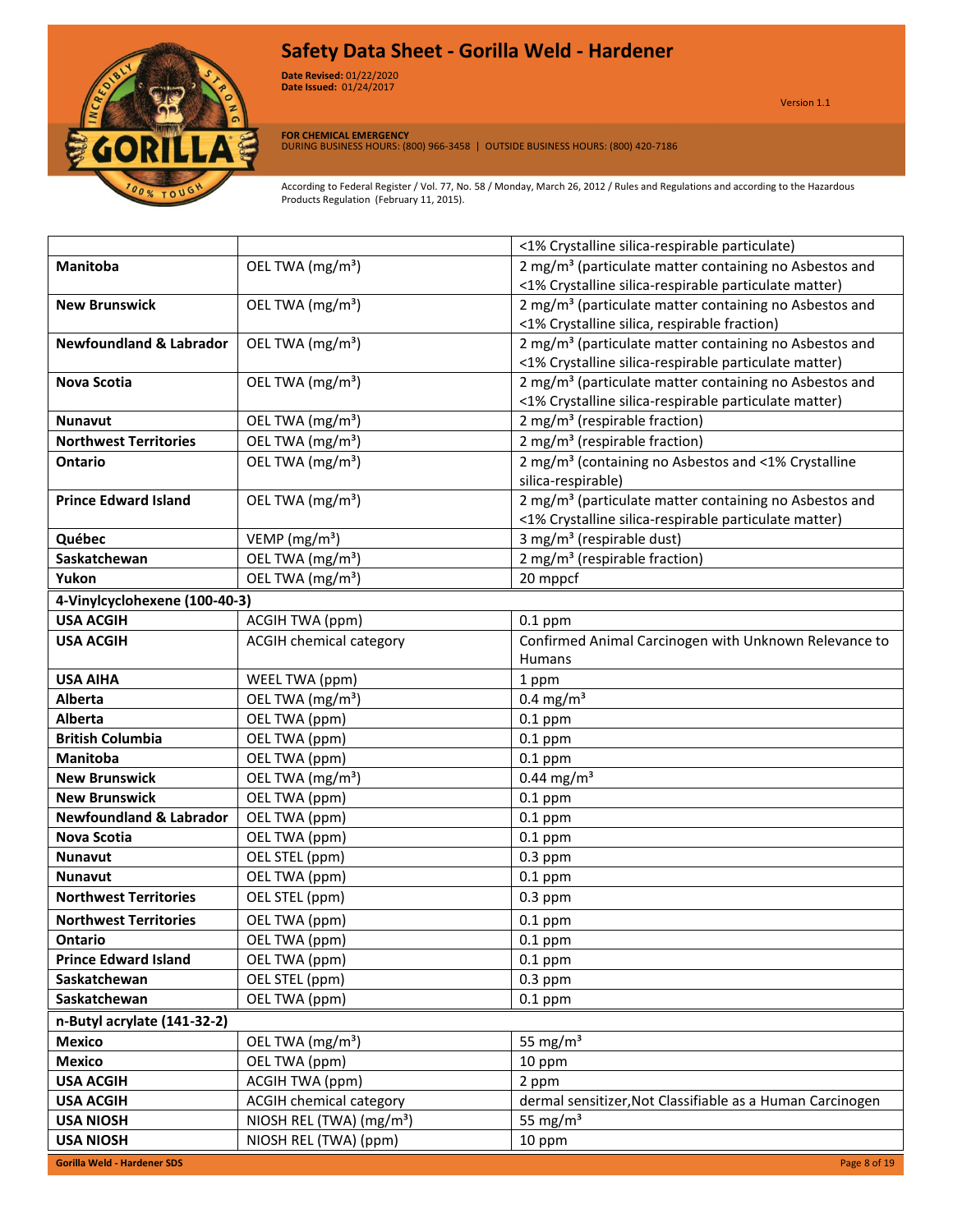

**Date Revised:** 01/22/2020 Version 1.0 **Date Issued:** 01/24/2017

Version 1.1

**FOR CHEMICAL EMERGENCY** DURING BUSINESS HOURS: (800) 966-3458 | OUTSIDE BUSINESS HOURS: (800) 420-7186

| Alberta                            | OEL TWA (mg/m <sup>3</sup> )         | 10 mg/m $3$                                               |
|------------------------------------|--------------------------------------|-----------------------------------------------------------|
| <b>Alberta</b>                     | OEL TWA (ppm)                        | 2 ppm                                                     |
| <b>British Columbia</b>            | OEL TWA (ppm)                        | 2 ppm                                                     |
| <b>Manitoba</b>                    | OEL TWA (ppm)                        | 2 ppm                                                     |
| <b>New Brunswick</b>               | OEL TWA (mg/m <sup>3</sup> )         | 52 mg/m $3$                                               |
| <b>New Brunswick</b>               | OEL TWA (ppm)                        | 10 ppm                                                    |
| <b>Newfoundland &amp; Labrador</b> | OEL TWA (ppm)                        | 2 ppm                                                     |
| <b>Nova Scotia</b>                 | OEL TWA (ppm)                        | 2 ppm                                                     |
| <b>Nunavut</b>                     | OEL STEL (ppm)                       | 4 ppm                                                     |
| <b>Nunavut</b>                     | OEL TWA (ppm)                        | 2 ppm                                                     |
| <b>Northwest Territories</b>       | OEL STEL (ppm)                       | 4 ppm                                                     |
| <b>Northwest Territories</b>       | OEL TWA (ppm)                        | 2 ppm                                                     |
| <b>Ontario</b>                     | OEL TWA (ppm)                        | 2 ppm                                                     |
| <b>Prince Edward Island</b>        | OEL TWA (ppm)                        | 2 ppm                                                     |
| Québec                             | VEMP ( $mg/m3$ )                     | $10 \text{ mg/m}^3$                                       |
| Québec                             | VEMP (ppm)                           | 2 ppm                                                     |
| Saskatchewan                       | OEL STEL (ppm)                       | 4 ppm                                                     |
| Saskatchewan                       | OEL TWA (ppm)                        | 2 ppm                                                     |
| Yukon                              | OEL STEL (mg/m <sup>3</sup> )        | 82 mg/m <sup>3</sup>                                      |
| Yukon                              | OEL STEL (ppm)                       | 15 ppm                                                    |
| Yukon                              | OEL TWA (mg/m <sup>3</sup> )         | 55 mg/ $m3$                                               |
| Yukon                              | OEL TWA (ppm)                        | 10 ppm                                                    |
| Methyl methacrylate (80-62-6)      |                                      |                                                           |
| <b>Mexico</b>                      | OEL TWA (mg/m <sup>3</sup> )         | 410 mg/m <sup>3</sup>                                     |
| <b>Mexico</b>                      | OEL TWA (ppm)                        | 100 ppm                                                   |
| <b>Mexico</b>                      | OEL STEL (mg/m <sup>3</sup> )        | 510 mg/m $3$                                              |
| <b>Mexico</b>                      | OEL STEL (ppm)                       | 125 ppm                                                   |
| <b>USA ACGIH</b>                   | ACGIH TWA (ppm)                      | 50 ppm                                                    |
| <b>USA ACGIH</b>                   | ACGIH STEL (ppm)                     | 100 ppm                                                   |
| <b>USA ACGIH</b>                   | <b>ACGIH chemical category</b>       | dermal sensitizer, Not Classifiable as a Human Carcinogen |
| <b>USA OSHA</b>                    | OSHA PEL (TWA) (mg/m <sup>3</sup> )  | 410 mg/m <sup>3</sup>                                     |
| <b>USA OSHA</b>                    | OSHA PEL (TWA) (ppm)                 | 100 ppm                                                   |
| <b>USA NIOSH</b>                   | NIOSH REL (TWA) (mg/m <sup>3</sup> ) | 410 mg/m <sup>3</sup>                                     |
| <b>USA NIOSH</b>                   | NIOSH REL (TWA) (ppm)                | 100 ppm                                                   |
| <b>USA IDLH</b>                    | US IDLH (ppm)                        | 1000 ppm                                                  |
| Alberta                            | OEL STEL (mg/m <sup>3</sup> )        | 410 mg/m $3$                                              |
| <b>Alberta</b>                     | OEL STEL (ppm)                       | 100 ppm                                                   |
| Alberta                            | OEL TWA (mg/m <sup>3</sup> )         | $205 \text{ mg/m}^3$                                      |
| Alberta                            | OEL TWA (ppm)                        | 50 ppm                                                    |
| <b>British Columbia</b>            | OEL STEL (ppm)                       | 100 ppm                                                   |
| <b>British Columbia</b>            | OEL TWA (ppm)                        | 50 ppm                                                    |
| Manitoba                           | OEL STEL (ppm)                       | 100 ppm                                                   |
| Manitoba                           | OEL TWA (ppm)                        | 50 ppm                                                    |
| <b>New Brunswick</b>               | OEL TWA (mg/m <sup>3</sup> )         | 410 mg/m <sup>3</sup>                                     |
| <b>New Brunswick</b>               | OEL TWA (ppm)                        | 100 ppm                                                   |
| <b>Newfoundland &amp; Labrador</b> | OEL STEL (ppm)                       | 100 ppm                                                   |
| <b>Gorilla Weld - Hardener SDS</b> |                                      | Page 9 of 19                                              |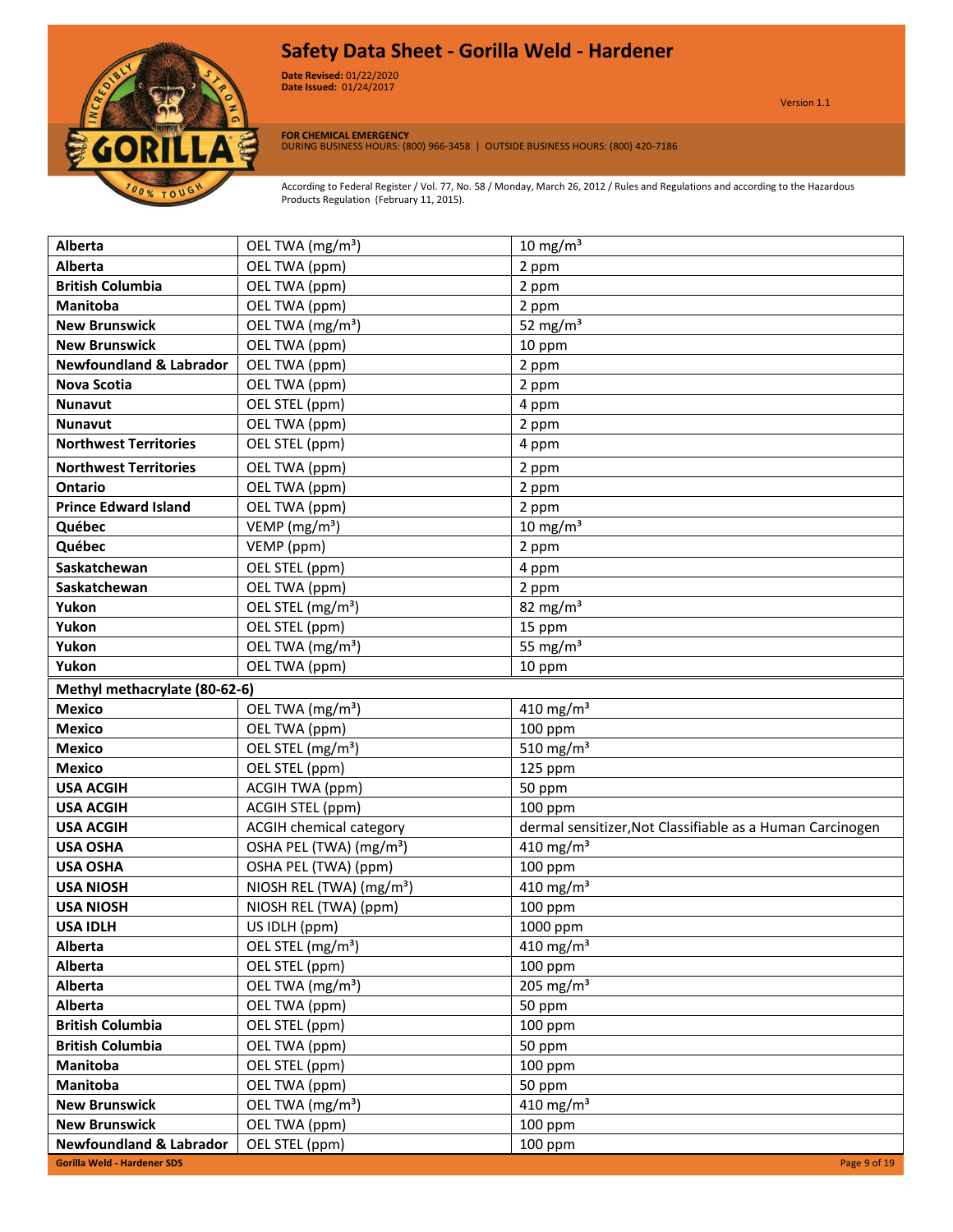

**Date Revised:** 01/22/2020 Version 1.0 **Date Issued:** 01/24/2017

**FOR CHEMICAL EMERGENCY** DURING BUSINESS HOURS: (800) 966-3458 | OUTSIDE BUSINESS HOURS: (800) 420-7186

According to Federal Register / Vol. 77, No. 58 / Monday, March 26, 2012 / Rules and Regulations and according to the Hazardous Products Regulation (February 11, 2015).

| <b>Newfoundland &amp; Labrador</b> | OEL TWA (ppm)                 | 50 ppm                |
|------------------------------------|-------------------------------|-----------------------|
| Nova Scotia                        | OEL STEL (ppm)                | 100 ppm               |
| Nova Scotia                        | OEL TWA (ppm)                 | 50 ppm                |
| <b>Nunavut</b>                     | OEL STEL (ppm)                | 100 ppm               |
| <b>Nunavut</b>                     | OEL TWA (ppm)                 | 50 ppm                |
| <b>Northwest Territories</b>       | OEL STEL (ppm)                | 100 ppm               |
| <b>Northwest Territories</b>       | OEL TWA (ppm)                 | 50 ppm                |
| <b>Ontario</b>                     | OEL STEL (ppm)                | 100 ppm               |
| Ontario                            | OEL TWA (ppm)                 | 50 ppm                |
| <b>Prince Edward Island</b>        | OEL STEL (ppm)                | 100 ppm               |
| <b>Prince Edward Island</b>        | OEL TWA (ppm)                 | 50 ppm                |
| Québec                             | VEMP ( $mg/m3$ )              | 205 mg/m <sup>3</sup> |
| Québec                             | VEMP (ppm)                    | 50 ppm                |
| Saskatchewan                       | OEL STEL (ppm)                | $100$ ppm             |
| Saskatchewan                       | OEL TWA (ppm)                 | 50 ppm                |
| Yukon                              | OEL STEL (mg/m <sup>3</sup> ) | 510 mg/m <sup>3</sup> |
| Yukon                              | OEL STEL (ppm)                | 125 ppm               |
| Yukon                              | OEL TWA (mg/m <sup>3</sup> )  | 410 mg/m <sup>3</sup> |
| Yukon                              | OEL TWA (ppm)                 | $100$ ppm             |

#### **Exposure Controls**

**Appropriate Engineering Controls:** Emergency eye wash fountains and safety showers should be available in the immediate vicinity of any potential exposure. Gas detectors should be used when flammable gases or vapors may be released. Ensure adequate ventilation, especially in confined areas. Vapors may be uninhibited and polymerize, causing blockage of vents. Proper grounding procedures to avoid static electricity should be followed. Use explosion-proof equipment. Ensure all national/local regulations are observed.

**Personal Protective Equipment:** Gloves. Protective clothing. Protective goggles. Insufficient ventilation: wear respiratory protection.



**Materials for Protective Clothing:** Chemically resistant materials and fabrics. Wear fire/flame resistant/retardant clothing.

**Hand Protection:** Wear protective gloves.

**Eye Protection:** Chemical safety goggles.

**Skin and Body Protection:** Wear suitable protective clothing.

**Respiratory Protection:** If exposure limits are exceeded or irritation is experienced, approved respiratory protection should be worn. In case of inadequate ventilation, oxygen deficient atmosphere, or where exposure levels are not known wear approved respiratory protection.

**Environmental Exposure Controls:** Avoid release to the environment.

**Other Information:** When using, do not eat, drink or smoke

### **SECTION 9: PHYSICAL AND CHEMICAL PROPERTIES**

| <b>Information on Basic Physical and Chemical Properties</b> |  |  |  |  |
|--------------------------------------------------------------|--|--|--|--|
|                                                              |  |  |  |  |

| <b>Physical State</b> | : Liguid         |
|-----------------------|------------------|
| Appearance            | : Black liquid   |
| Odor                  | $:$ Like acrylic |
| <b>Odor Threshold</b> | Not available    |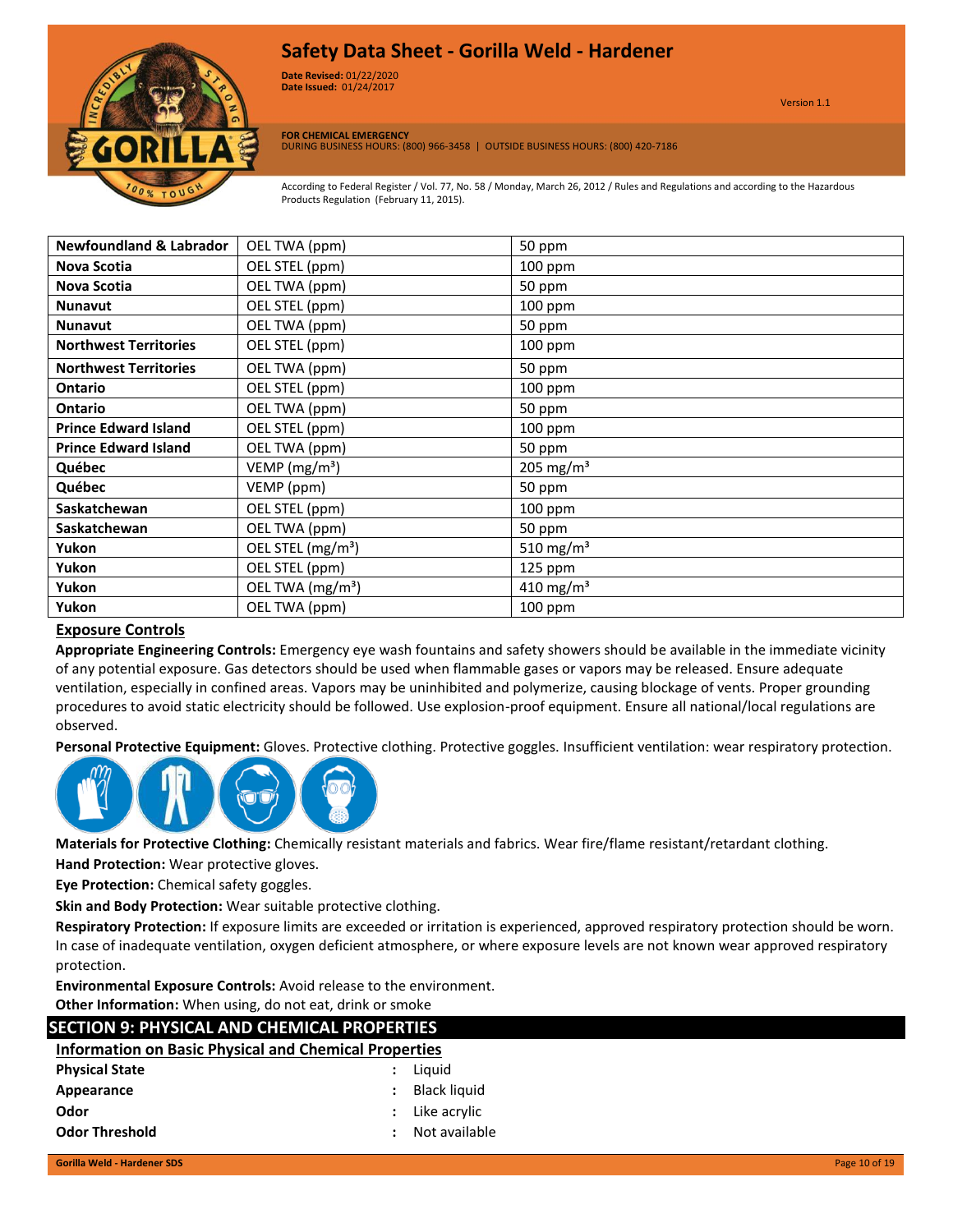

**Date Revised:** 01/22/2020 Version 1.0 **Date Issued:** 01/24/2017

**FOR CHEMICAL EMERGENCY** DURING BUSINESS HOURS: (800) 966-3458 | OUTSIDE BUSINESS HOURS: (800) 420-7186

According to Federal Register / Vol. 77, No. 58 / Monday, March 26, 2012 / Rules and Regulations and according to the Hazardous Products Regulation (February 11, 2015).

| рH                                            | Not available                                        |
|-----------------------------------------------|------------------------------------------------------|
| <b>Evaporation Rate</b>                       | Not available<br>٠                                   |
| <b>Melting Point</b>                          | Not available                                        |
| <b>Freezing Point</b>                         | Not available                                        |
| <b>Boiling Point</b>                          | 100 °C (212 °F)<br>÷                                 |
| <b>Flash Point</b>                            | 8.9 °C (48.02 °F) Closed Cup<br>$\ddot{\phantom{a}}$ |
| <b>Auto-ignition Temperature</b>              | Not available<br>$\ddot{\phantom{a}}$                |
| <b>Decomposition Temperature</b>              | Not available                                        |
| Flammability (solid, gas)                     | Not available<br>$\ddot{\phantom{a}}$                |
| Lower Flammable Limit                         | Not available<br>$\ddot{\phantom{a}}$                |
| <b>Upper Flammable Limit</b>                  | Not available<br>$\ddot{\phantom{a}}$                |
| <b>Vapor Pressure</b>                         | Not available<br>÷                                   |
| <b>Relative Vapor Density at 20°C</b>         | Not available                                        |
| <b>Relative Density</b>                       | Not available                                        |
| <b>Specific Gravity</b>                       | $0.979$ g/cm <sup>3</sup><br>$\ddot{\phantom{a}}$    |
| <b>Solubility</b>                             | Not available<br>$\ddot{\phantom{a}}$                |
| <b>Partition Coefficient: N-Octanol/Water</b> | Not available                                        |
| Viscosity                                     | Not available                                        |

### **SECTION 10: STABILITY AND REACTIVITY**

**Reactivity:** Reacts violently with strong oxidizers. Increased risk of fire or explosion. The product is normally supplied in a stabilized form. If the permissible storage period and/or storage temperature is exceeded, the product may polymerize with heat evolution. Polymerization with heat evolution may occur in the presence of radical forming substances (e.g. peroxides), reducing substances, and/or heavy metal ions. Product reacts violently or explosively with alkali metals, alkaline earth metals, various metal powders, strong alkalis, ammonia, and other incompatible materials. Reacts vigorously with water producing heat. Contact with metals and water liberates hydrogen.

**Chemical Stability:** As supplied, this product is stabilized with inhibitors. Extremely flammable liquid and vapor. May form flammable or explosive vapor-air mixture.

**Possibility of Hazardous Reactions:** This product has been stabilized by inhibitors. Hazardous reactions will not occur under normal conditions. Contains methacrylate compounds that uninhibited can undergo hazardous polymerization at elevated temperatures, or when exposed to strong oxidizers or UV light. Take appropriate precautions to avoid these conditions.

**Conditions to Avoid:** Direct sunlight, extremely high or low temperatures, heat, hot surfaces, sparks, open flames, incompatible materials, and other ignition sources.

**Incompatible Materials:** Strong acids, strong bases, strong oxidizers. Free radical initiators. Peroxides. Reducing agents. Heavy metal ions. Epoxides. Ultraviolet light. Direct sunlight. Alkali metals. Alkaline earth metals. Various metal powders. Strong alkalis. Ammonia.

**Hazardous Decomposition Products:** Under normal conditions of storage and use, hazardous decomposition products should not be produced.

### **SECTION 11: TOXICOLOGICAL INFORMATION**

**Information on Toxicological Effects - Product**

**LD50 and LC50 Data:** Not available **Acute Toxicity (Oral):** Not classified **Acute Toxicity (Dermal):** Not classified **Acute Toxicity (Inhalation):** Not classified

**Skin Corrosion/Irritation:** Causes skin irritation.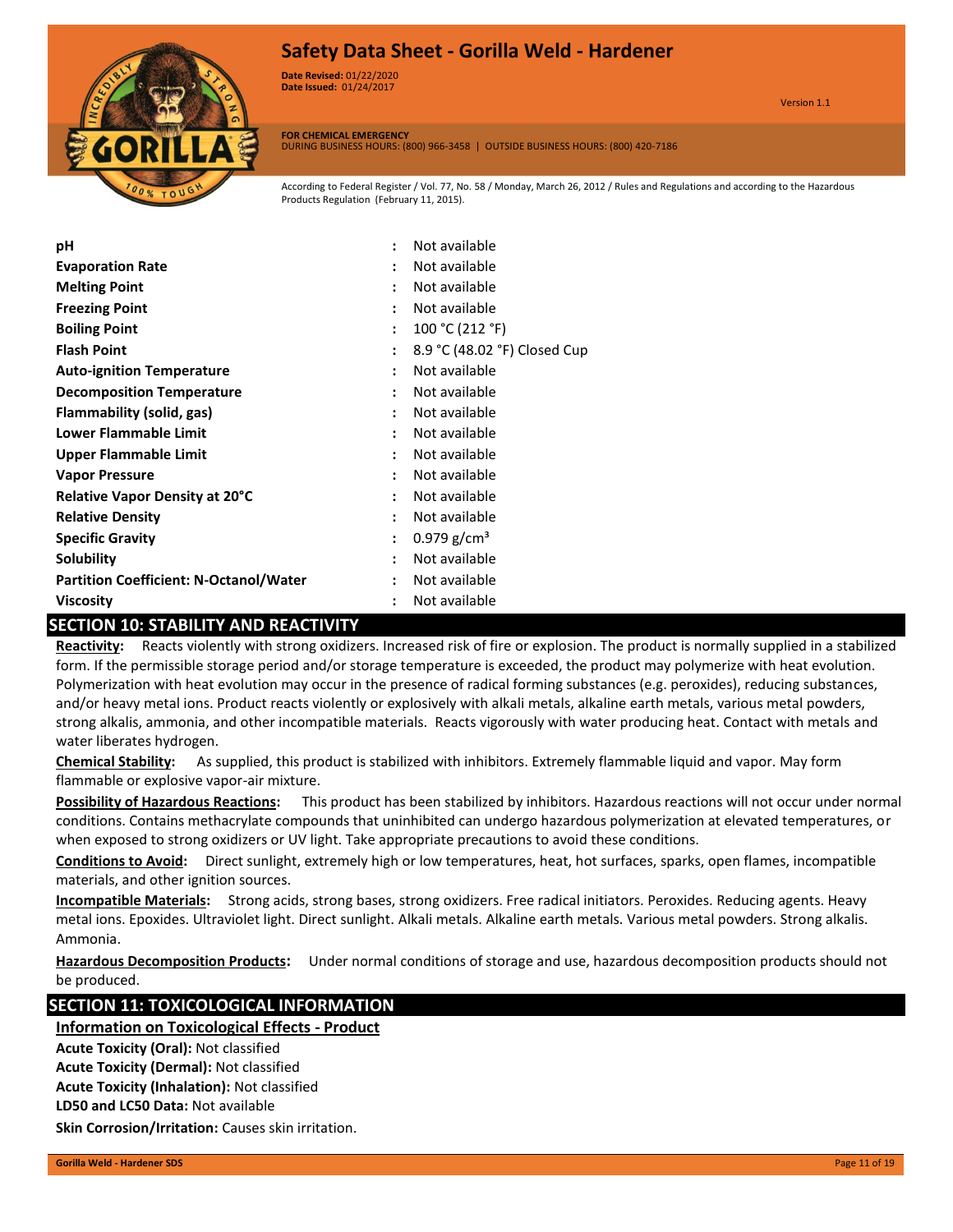

**Date Revised:** 01/22/2020 Version 1.0 **Date Issued:** 01/24/2017

Version 1.1

**FOR CHEMICAL EMERGENCY** DURING BUSINESS HOURS: (800) 966-3458 | OUTSIDE BUSINESS HOURS: (800) 420-7186

According to Federal Register / Vol. 77, No. 58 / Monday, March 26, 2012 / Rules and Regulations and according to the Hazardous Products Regulation (February 11, 2015).

**Eye Damage/Irritation:** Causes serious eye irritation.

**Respiratory or Skin Sensitization:** May cause an allergic skin reaction.

**Germ Cell Mutagenicity:** Not classified

**Carcinogenicity:** Not classified

**Specific Target Organ Toxicity (Repeated Exposure):** Not classified

**Reproductive Toxicity:** Not classified

**Specific Target Organ Toxicity (Single Exposure):** May cause respiratory irritation.

**Aspiration Hazard:** Not classified

**Symptoms/Injuries After Inhalation:** Irritation of the respiratory tract and the other mucous membranes.

**Symptoms/Injuries After Skin Contact:** Redness, pain, swelling, itching, burning, dryness, and dermatitis. May cause an allergic skin reaction.

**Symptoms/Injuries After Eye Contact:** Contact causes severe irritation with redness and swelling of the conjunctiva.

**Symptoms/Injuries After Ingestion:** Ingestion may cause adverse effects.

**Chronic Symptoms:** None known.

#### **Information on Toxicological Effects - Ingredient(s)**

**LD50 and LC50 Data:**

| 2,6-Di-tert-butyl-p-cresol (128-37-0)                             |                                        |  |
|-------------------------------------------------------------------|----------------------------------------|--|
| <b>LD50 Oral Rat</b>                                              | > 2930 mg/kg (Species: Sprague-Dawley) |  |
| <b>LD50 Dermal Rat</b>                                            | > 2000 mg/kg                           |  |
| Ethanolamine (141-43-5)                                           |                                        |  |
| <b>LD50 Oral Rat</b>                                              | 1720 mg/kg                             |  |
| <b>LD50 Dermal Rabbit</b>                                         | 1025 mg/kg                             |  |
| <b>ATE US/CA (vapors)</b>                                         | 11.00 mg/l/4h                          |  |
| Diethanolamine (111-42-2)                                         |                                        |  |
| <b>LD50 Oral Rat</b>                                              | 1820 mg/kg                             |  |
| Silica, amorphous, fumed, crystalline-free (112945-52-5)          |                                        |  |
| <b>LD50 Oral Rat</b>                                              | 3160 mg/kg                             |  |
| Pyridine, 3,5-diethyl-1,2-dihydro-1-phenyl-2-propyl- (34562-31-7) |                                        |  |
| ATE US/CA (oral)                                                  | 500.00 mg/kg body weight               |  |
| ATE US/CA (dermal)                                                | 1,100.00 mg/kg body weight             |  |
| 4-Vinylcyclohexene (100-40-3)                                     |                                        |  |
|                                                                   |                                        |  |
| <b>LD50 Oral Rat</b>                                              | 2600 mg/kg                             |  |
| <b>LD50 Dermal Rabbit</b>                                         | 17000 mg/kg                            |  |
| <b>LC50 Inhalation Rat</b>                                        | 17.7 - 35.4 mg/l/4h                    |  |
| n-Butyl acrylate (141-32-2)                                       |                                        |  |
| <b>LD50 Oral Rat</b>                                              | 9050 mg/kg                             |  |
| <b>LD50 Dermal Rabbit</b>                                         | 3024 mg/kg                             |  |
| <b>LC50 Inhalation Rat</b>                                        | 10.3 mg/l/4h                           |  |
| Methyl methacrylate (80-62-6)                                     |                                        |  |
| <b>LD50 Oral Rat</b>                                              | 8420 - 10000 mg/kg                     |  |
| <b>LD50 Dermal Rabbit</b>                                         | 5000 - 7500 mg/kg                      |  |
| <b>LC50 Inhalation Rat</b>                                        | 29 mg/l/4h                             |  |
| <b>LC50 Inhalation Rat</b>                                        | 7093 ppm/4h                            |  |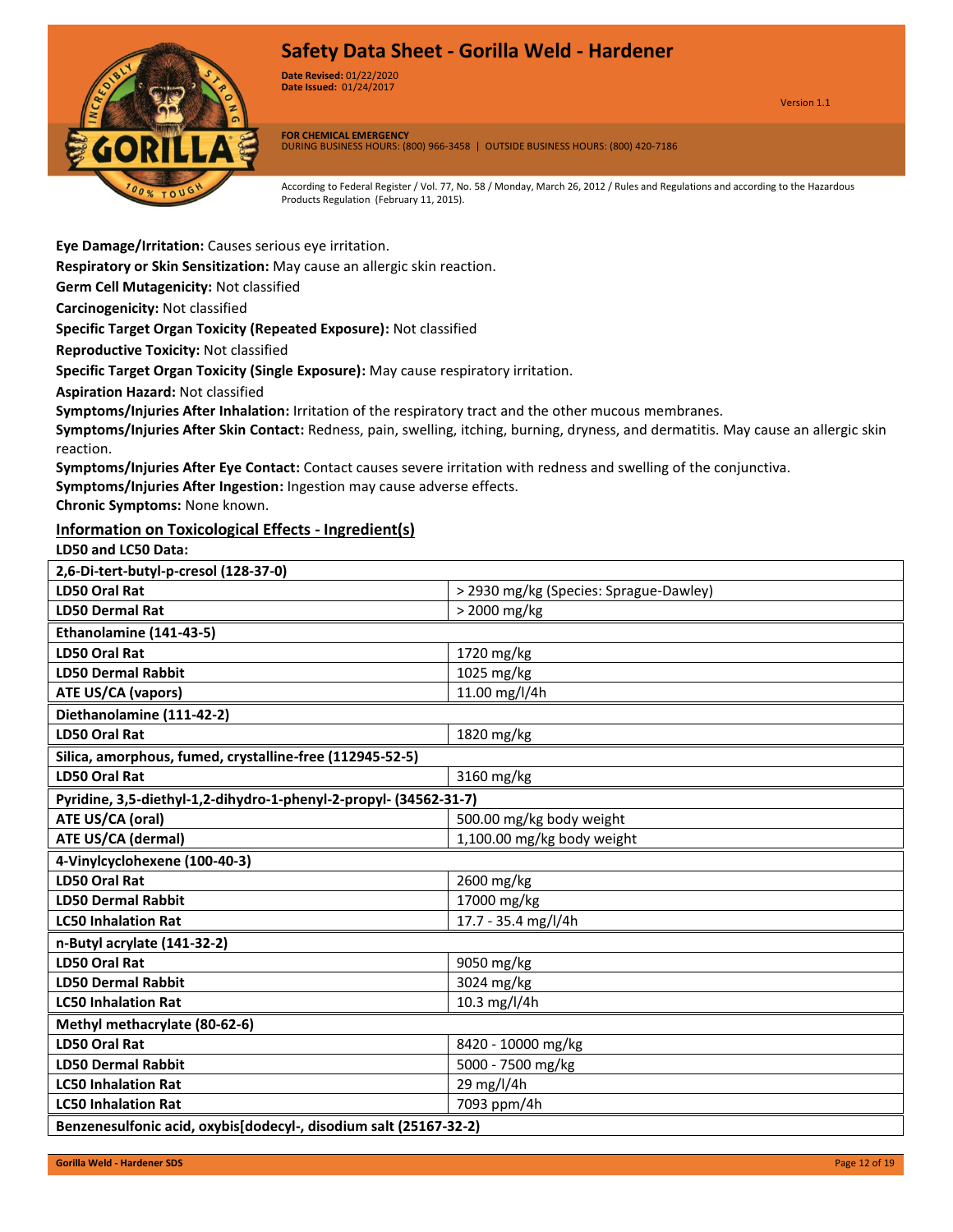

**Date Revised:** 01/22/2020 Version 1.0 **Date Issued:** 01/24/2017

Version 1.1

**FOR CHEMICAL EMERGENCY** DURING BUSINESS HOURS: (800) 966-3458 | OUTSIDE BUSINESS HOURS: (800) 420-7186

According to Federal Register / Vol. 77, No. 58 / Monday, March 26, 2012 / Rules and Regulations and according to the Hazardous Products Regulation (February 11, 2015).

| LD50 Oral Rat                                            | 1000 mg/kg                                    |  |
|----------------------------------------------------------|-----------------------------------------------|--|
| <b>LD50 Dermal Rabbit</b>                                | > 2000 mg/kg                                  |  |
| Copper(II) 8-hydroxyquinolinate (10380-28-6)             |                                               |  |
| LD50 Oral Rat                                            | 500 mg/kg                                     |  |
| <b>LD50 Dermal Rabbit</b>                                | > 2000 mg/kg                                  |  |
| <b>LC50 Inhalation Rat</b>                               | $> 0.94$ mg/l/4h                              |  |
| ATE US/CA (dust, mist)                                   | $0.50$ mg/l/4h                                |  |
| 2,6-Di-tert-butyl-p-cresol (128-37-0)                    |                                               |  |
| <b>IARC Group</b>                                        | 3                                             |  |
| Diethanolamine (111-42-2)                                |                                               |  |
| <b>IARC Group</b>                                        | 2B                                            |  |
| <b>OSHA Hazard Communication Carcinogen List</b>         | In OSHA Hazard Communication Carcinogen list. |  |
| Talc (14807-96-6)                                        |                                               |  |
| <b>IARC Group</b>                                        | 3                                             |  |
| <b>National Toxicology Program (NTP) Status</b>          | Evidence of Carcinogenicity.                  |  |
| Silica, amorphous, fumed, crystalline-free (112945-52-5) |                                               |  |
| <b>IARC Group</b>                                        | $\overline{3}$                                |  |
| 4-Vinylcyclohexene (100-40-3)                            |                                               |  |
| <b>IARC Group</b>                                        | 2B                                            |  |
| <b>OSHA Hazard Communication Carcinogen List</b>         | In OSHA Hazard Communication Carcinogen list. |  |
| n-Butyl acrylate (141-32-2)                              |                                               |  |
| <b>IARC Group</b>                                        | 3                                             |  |
| Methyl methacrylate (80-62-6)                            |                                               |  |
| <b>IARC Group</b>                                        | 3                                             |  |
| Copper(II) 8-hydroxyquinolinate (10380-28-6)             |                                               |  |
| <b>IARC Group</b>                                        | 3                                             |  |
|                                                          |                                               |  |

### **SECTION 12: ECOLOGICAL INFORMATION**

**Toxicity**

**Ecology - General:** Harmful to aquatic life.

| 2,6-Di-tert-butyl-p-cresol (128-37-0) |                                                                                       |
|---------------------------------------|---------------------------------------------------------------------------------------|
| EC50 Daphnia 1                        | 0.48 mg/l (Exposure time: 48 h - Species: Daphnia magna)                              |
| <b>EC50 Other Aquatic Organisms 2</b> | 0.43 mg/l (Exposure time: 72 h - Species: Desmodesmus subspicatus)                    |
| Ethanolamine (141-43-5)               |                                                                                       |
| LC50 Fish 1                           | 227 mg/l (Exposure time: 96 h - Species: Pimephales promelas [flow-through])          |
| EC50 Daphnia 1                        | 65 mg/l (Exposure time: 48 h - Species: Daphnia magna)                                |
| LC50 Fish 2                           | 3684 mg/l (Exposure time: 96 h - Species: Brachydanio rerio [static])                 |
| ErC50 (algae)                         | $2.5 \text{ mg/l}$                                                                    |
| Diethanolamine (111-42-2)             |                                                                                       |
| LC50 Fish 1                           | 4460 (4460 - 4980) mg/l (Exposure time: 96 h - Species: Pimephales promelas [flow-    |
|                                       | through])                                                                             |
| EC50 Daphnia 1                        | 55 mg/l (Exposure time: 48 h - Species: Daphnia magna)                                |
| LC50 Fish 2                           | 1200 (1200 - 1580) mg/l (Exposure time: 96 h - Species: Pimephales promelas [static]) |
| <b>EC50 Other Aquatic Organisms 2</b> | 2.1 (2.1 - 2.3) mg/l (Exposure time: 96 h - Species: Pseudokirchneriella subcapitata) |
| ErC50 (algae)                         | 2.2 mg/l (Exposure time: 96 h - Species: Pseudokirchneriella subcapitata [Static])    |
| <b>Gorilla Weld - Hardener SDS</b>    | Page 13 of 19                                                                         |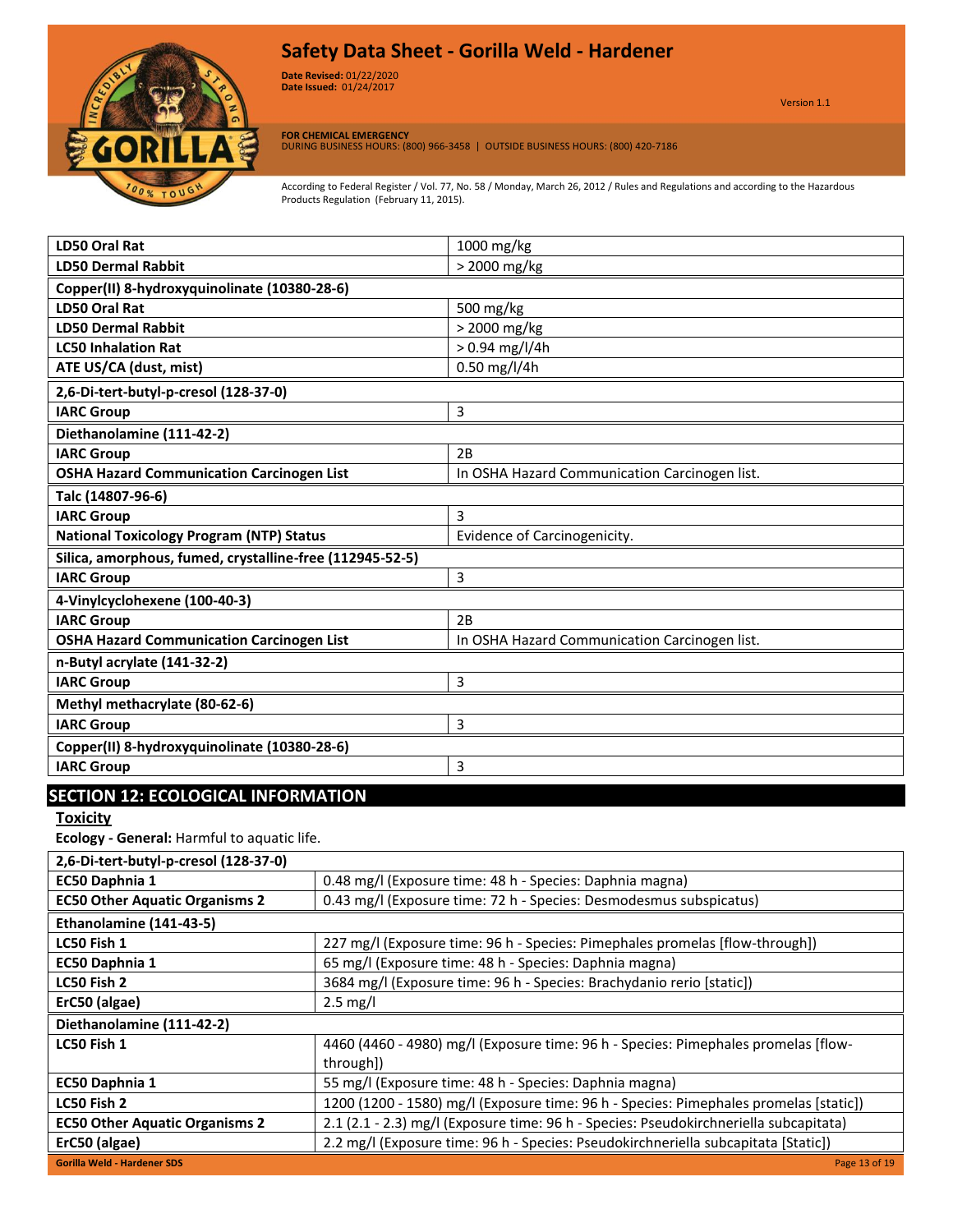

**Date Revised:** 01/22/2020 Version 1.0 **Date Issued:** 01/24/2017

Version 1.1

**FOR CHEMICAL EMERGENCY**

DURING BUSINESS HOURS: (800) 966-3458 | OUTSIDE BUSINESS HOURS: (800) 420-7186

According to Federal Register / Vol. 77, No. 58 / Monday, March 26, 2012 / Rules and Regulations and according to the Hazardous Products Regulation (February 11, 2015).

| <b>NOEC Chronic Crustacea</b>                                     | $0.78$ mg/l                                                                        |  |
|-------------------------------------------------------------------|------------------------------------------------------------------------------------|--|
| Talc (14807-96-6)                                                 |                                                                                    |  |
| LC50 Fish 1                                                       | > 100 g/l (Exposure time: 96 h - Species: Brachydanio rerio [semi-static])         |  |
| 4-Vinylcyclohexene (100-40-3)                                     |                                                                                    |  |
| EC50 Daphnia 1                                                    | 1.87 mg/l                                                                          |  |
| n-Butyl acrylate (141-32-2)                                       |                                                                                    |  |
| LC50 Fish 1                                                       | 5.2 mg/l (Exposure time: 96 h - Species: Oncorhynchus mykiss [flow-through])       |  |
| EC50 Daphnia 1                                                    | 8.2 mg/l (Exposure time: 48 h - Species: Daphnia magna)                            |  |
| Methyl methacrylate (80-62-6)                                     |                                                                                    |  |
| LC50 Fish 1                                                       | 243 - 275 mg/l (Exposure time: 96 h - Species: Pimephales promelas [flow-through]) |  |
| EC50 Daphnia 1                                                    | 69 mg/l (Exposure time: 48 h - Species: Daphnia magna)                             |  |
| LC50 Fish 2                                                       | 125.5 - 190.7 mg/l (Exposure time: 96 h - Species: Pimephales promelas [static])   |  |
| Benzenesulfonic acid, oxybis[dodecyl-, disodium salt (25167-32-2) |                                                                                    |  |
| LC50 Fish 1                                                       | 3.85 mg/l (Exposure time: 96 h - Species: Pimephales promelas [flow-through])      |  |
| EC50 Daphnia 1                                                    | 3.63 mg/l (Exposure time: 48 h - Species: Daphnia magna)                           |  |
| LC50 Fish 2                                                       | 6.81 mg/l (Exposure time: 96 h - Species: Lepomis macrochirus [static])            |  |
| Copper(II) 8-hydroxyquinolinate (10380-28-6)                      |                                                                                    |  |
| ErC50 (algae)                                                     | 0.0762 mg/l                                                                        |  |
| <b>Persistence and Degradability</b>                              |                                                                                    |  |
| Gorilla Weld - Hardener                                           |                                                                                    |  |
| <b>Persistence and Degradability</b>                              | Not established.                                                                   |  |
| <b>Bioaccumulative Potential</b>                                  |                                                                                    |  |
| Gorilla Weld - Hardener                                           |                                                                                    |  |
| <b>Bioaccumulative Potential</b>                                  | Not established.                                                                   |  |
| 2,6-Di-tert-butyl-p-cresol (128-37-0)                             |                                                                                    |  |
| <b>BCF Fish 1</b>                                                 | 230 - 2500                                                                         |  |
| Log Pow                                                           | 4.17                                                                               |  |
| Ethanolamine (141-43-5)                                           |                                                                                    |  |
| Log Pow                                                           | $-1.91$ (at 25 °C)                                                                 |  |
| Diethanolamine (111-42-2)                                         |                                                                                    |  |
| <b>BCF Fish 1</b>                                                 | (no significant bioconcentration)                                                  |  |
| Log Pow                                                           | $-2.18$ (at 25 °C)                                                                 |  |
| Talc (14807-96-6)                                                 |                                                                                    |  |
| <b>BCF Fish 1</b>                                                 | (no known bioaccumulation)                                                         |  |
| n-Butyl acrylate (141-32-2)                                       |                                                                                    |  |
| Log Pow                                                           | 2.38 (at 25 °C)                                                                    |  |
| Methyl methacrylate (80-62-6)                                     |                                                                                    |  |
| Log Pow                                                           | 0.7                                                                                |  |
| <b>Mobility in Soil</b><br>Not available                          |                                                                                    |  |
| <b>Other Adverse Effects</b>                                      |                                                                                    |  |
| Other Information: Avoid release to the environment.              |                                                                                    |  |

#### **SECTION 13: DISPOSAL CONSIDERATIONS**

**Waste Disposal Recommendations:** Dispose of contents/container in accordance with local, regional, national, territorial, provincial, and international regulations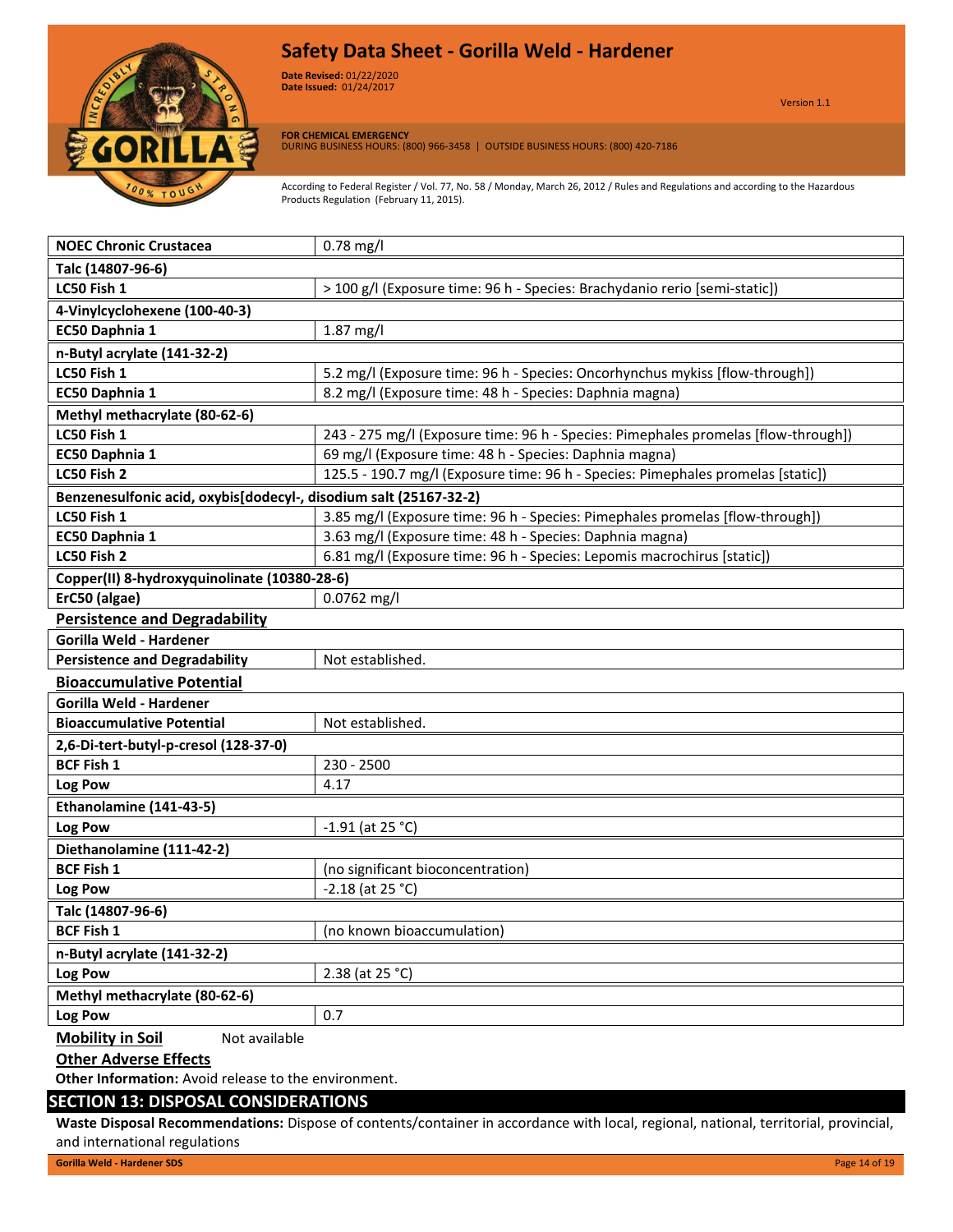

**Date Revised:** 01/22/2020 Version 1.0 **Date Issued:** 01/24/2017

Version 1.1

**FOR CHEMICAL EMERGENCY** DURING BUSINESS HOURS: (800) 966-3458 | OUTSIDE BUSINESS HOURS: (800) 420-7186

According to Federal Register / Vol. 77, No. 58 / Monday, March 26, 2012 / Rules and Regulations and according to the Hazardous Products Regulation (February 11, 2015).

**Additional Information:** Handle empty containers with care because residual vapors are flammable. Do not pressurize, cut, or weld containers.

**Ecology - Waste Materials:** Avoid release to the environment. This material is hazardous to the aquatic environment. Keep out of sewers and waterways.

#### **SECTION 14: TRANSPORT INFORMATION**

The shipping description(s) stated herein were prepared in accordance with certain assumptions at the time the SDS was authored, and can vary based on a number of variables that may or may not have been known at the time the SDS was issued.

| In Accordance with DOT       |                                                     |  |
|------------------------------|-----------------------------------------------------|--|
| <b>Proper Shipping Name</b>  | : FLAMMABLE LIQUID, n.o.s.<br>(METHYL METHACRYLATE) |  |
| <b>Hazard Class</b>          | 3                                                   |  |
| <b>Identification Number</b> | <b>UN1993</b>                                       |  |
| <b>Label Codes</b>           | 3                                                   |  |
| <b>Packing Group</b>         | - 11                                                |  |
| <b>ERG Number</b>            | 128                                                 |  |
| In Accordance with IMDG      |                                                     |  |
| <b>Proper Shipping Name</b>  | : FLAMMABLE LIQUID, n.o.s.<br>(METHYL METHACRYLATE) |  |
| <b>Hazard Class</b>          | 3                                                   |  |
| <b>Identification Number</b> | UN1993                                              |  |
| <b>Label Codes</b>           | 3                                                   |  |
| <b>Packing Group</b>         | Ш                                                   |  |
| EmS-No. (Fire)               | F-F                                                 |  |
| EmS-No. (Spillage)           | $S-E$                                               |  |
| In Accordance with IATA      |                                                     |  |
| <b>Proper Shipping Name</b>  | : FLAMMABLE LIQUID, n.o.s.<br>(METHYL METHACRYLATE) |  |
| <b>Identification Number</b> | 3                                                   |  |
| <b>Hazard Class</b>          | <b>UN1993</b>                                       |  |
| <b>Label Codes</b>           | 3                                                   |  |
| <b>Packing Group</b>         | - 11                                                |  |
| <b>ERG Code (IATA)</b>       | 3L                                                  |  |
| In Accordance with TDG       |                                                     |  |
| <b>Proper Shipping Name</b>  | : FLAMMABLE LIQUID, n.o.s.<br>(METHYL METHACRYLATE) |  |
| <b>Hazard Class</b>          | 3                                                   |  |
| <b>Identification Number</b> | <b>UN1993</b>                                       |  |
| <b>Label Codes</b>           | 3                                                   |  |
| <b>Packing Group</b>         | Ш                                                   |  |

### **SECTION 15: REGULATORY INFORMATION**

**US Federal Regulations**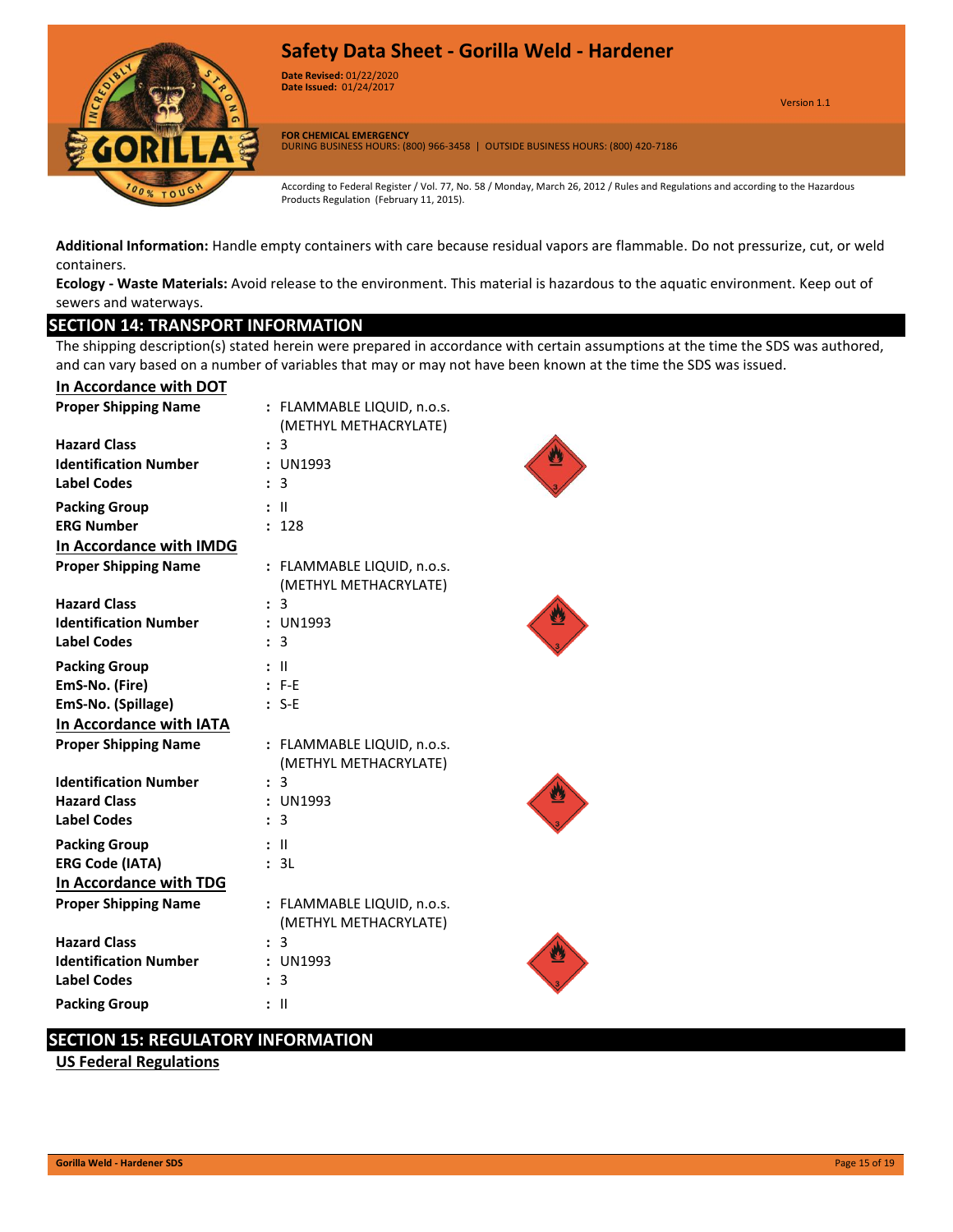

**Date Revised:** 01/22/2020 Version 1.0 **Date Issued:** 01/24/2017

Version 1.1

**FOR CHEMICAL EMERGENCY** DURING BUSINESS HOURS: (800) 966-3458 | OUTSIDE BUSINESS HOURS: (800) 420-7186

| Gorilla Weld - Hardener                                                                               |                                                                    |  |
|-------------------------------------------------------------------------------------------------------|--------------------------------------------------------------------|--|
| <b>SARA Section 311/312 Hazard Classes</b>                                                            | Fire hazard                                                        |  |
|                                                                                                       | Immediate (acute) health hazard                                    |  |
|                                                                                                       | Reactive hazard                                                    |  |
| 2,6-Di-tert-butyl-p-cresol (128-37-0)                                                                 |                                                                    |  |
| Listed on the United States TSCA (Toxic Substances Control Act) inventory                             |                                                                    |  |
| Ethanolamine (141-43-5)                                                                               |                                                                    |  |
| Listed on the United States TSCA (Toxic Substances Control Act) inventory                             |                                                                    |  |
| Diethanolamine (111-42-2)                                                                             |                                                                    |  |
| Listed on the United States TSCA (Toxic Substances Control Act) inventory                             |                                                                    |  |
| Subject to reporting requirements of United States SARA Section 313                                   |                                                                    |  |
| <b>CERCLA RQ</b>                                                                                      | 100 lb                                                             |  |
| <b>SARA Section 313 - Emission Reporting</b>                                                          | 1.0%                                                               |  |
| Talc (14807-96-6)                                                                                     |                                                                    |  |
| Listed on the United States TSCA (Toxic Substances Control Act) inventory                             |                                                                    |  |
| Pyridine, 3,5-diethyl-1,2-dihydro-1-phenyl-2-propyl- (34562-31-7)                                     |                                                                    |  |
| Listed on the United States TSCA (Toxic Substances Control Act) inventory                             |                                                                    |  |
| 4-Vinylcyclohexene (100-40-3)                                                                         |                                                                    |  |
| Listed on the United States TSCA (Toxic Substances Control Act) inventory                             |                                                                    |  |
| n-Butyl acrylate (141-32-2)                                                                           |                                                                    |  |
| Listed on the United States TSCA (Toxic Substances Control Act) inventory                             |                                                                    |  |
| Subject to reporting requirements of United States SARA Section 313                                   |                                                                    |  |
| <b>SARA Section 313 - Emission Reporting</b>                                                          | 1.0%                                                               |  |
| Methyl methacrylate (80-62-6)                                                                         |                                                                    |  |
| Listed on the United States TSCA (Toxic Substances Control Act) inventory                             |                                                                    |  |
| Subject to reporting requirements of United States SARA Section 313                                   |                                                                    |  |
| <b>CERCLA RQ</b>                                                                                      | 1000 lb                                                            |  |
| <b>SARA Section 313 - Emission Reporting</b>                                                          | 1.0%                                                               |  |
| 2-Propenoic acid, 2-methyl-, methyl ester, polymer with 1,3-butadiene and ethenylbenzene (25053-09-2) |                                                                    |  |
| Listed on the United States TSCA (Toxic Substances Control Act) inventory                             |                                                                    |  |
| <b>EPA TSCA Regulatory Flag</b>                                                                       | XU - XU - indicates a substance exempt from reporting under the    |  |
|                                                                                                       | Inventory Update Reporting Rule, i.e, Partial Updating of the TSCA |  |
|                                                                                                       | Inventory Data Base Production and Site Reports (40 CFR 710(C))    |  |
| Benzenesulfonic acid, oxybis[dodecyl-, disodium salt (25167-32-2)                                     |                                                                    |  |
| Listed on the United States TSCA (Toxic Substances Control Act) inventory                             |                                                                    |  |
| Copper(II) 8-hydroxyquinolinate (10380-28-6)                                                          |                                                                    |  |
| Listed on the United States TSCA (Toxic Substances Control Act) inventory                             |                                                                    |  |
| <b>US State Regulations</b>                                                                           |                                                                    |  |
| Diethanolamine (111-42-2)                                                                             |                                                                    |  |
| U.S. - California - Proposition 65 - Carcinogens List                                                 | WARNING: This product contains chemicals known to the State of     |  |
|                                                                                                       | California to cause cancer.                                        |  |
| 4-Vinylcyclohexene (100-40-3)                                                                         |                                                                    |  |
| U.S. - California - Proposition 65 - Carcinogens List                                                 | WARNING: This product contains chemicals known to the State of     |  |
|                                                                                                       | California to cause cancer.                                        |  |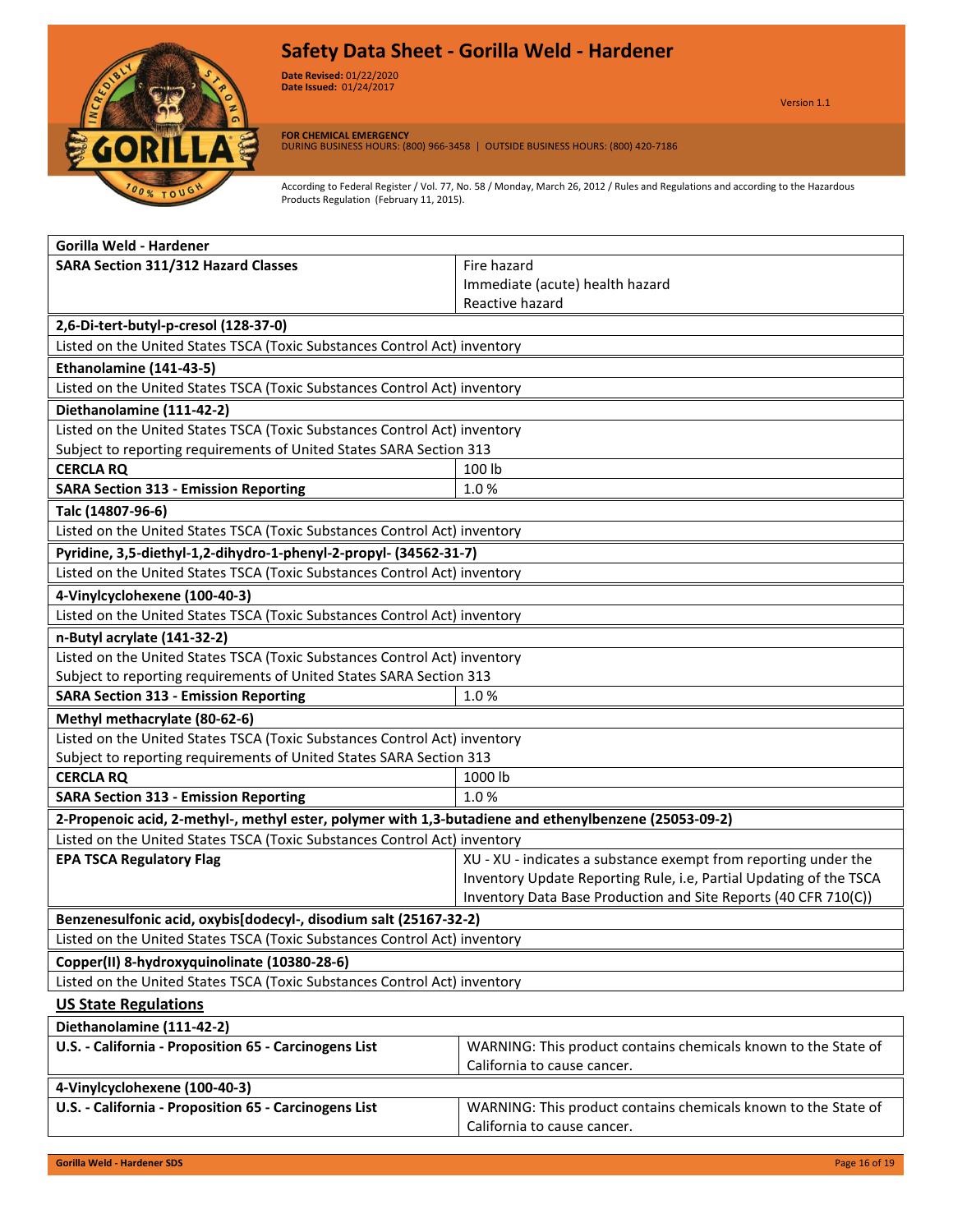

**Date Revised:** 01/22/2020 Version 1.0 **Date Issued:** 01/24/2017

Version 1.1

**FOR CHEMICAL EMERGENCY** DURING BUSINESS HOURS: (800) 966-3458 | OUTSIDE BUSINESS HOURS: (800) 420-7186

| U.S. - California - Proposition 65 - Reproductive Toxicity -          | WARNING: This product contains chemicals known to the State of |  |
|-----------------------------------------------------------------------|----------------------------------------------------------------|--|
| Female                                                                | California to cause (Female) reproductive harm.                |  |
| 2,6-Di-tert-butyl-p-cresol (128-37-0)                                 |                                                                |  |
| U.S. - Massachusetts - Right To Know List                             |                                                                |  |
| U.S. - New Jersey - Right to Know Hazardous Substance List            |                                                                |  |
| U.S. - Pennsylvania - RTK (Right to Know) List                        |                                                                |  |
| Ethanolamine (141-43-5)                                               |                                                                |  |
| U.S. - Massachusetts - Right To Know List                             |                                                                |  |
| U.S. - New Jersey - Right to Know Hazardous Substance List            |                                                                |  |
| U.S. - Pennsylvania - RTK (Right to Know) List                        |                                                                |  |
| Diethanolamine (111-42-2)                                             |                                                                |  |
| U.S. - Massachusetts - Right To Know List                             |                                                                |  |
| U.S. - New Jersey - Right to Know Hazardous Substance List            |                                                                |  |
| U.S. - Pennsylvania - RTK (Right to Know) - Environmental Hazard List |                                                                |  |
| U.S. - Pennsylvania - RTK (Right to Know) List                        |                                                                |  |
| Talc (14807-96-6)                                                     |                                                                |  |
| U.S. - Massachusetts - Right To Know List                             |                                                                |  |
| U.S. - New Jersey - Right to Know Hazardous Substance List            |                                                                |  |
| U.S. - Pennsylvania - RTK (Right to Know) List                        |                                                                |  |
| 4-Vinylcyclohexene (100-40-3)                                         |                                                                |  |
| U.S. - Massachusetts - Right To Know List                             |                                                                |  |
| U.S. - New Jersey - Right to Know Hazardous Substance List            |                                                                |  |
| U.S. - Pennsylvania - RTK (Right to Know) List                        |                                                                |  |
| n-Butyl acrylate (141-32-2)                                           |                                                                |  |
| U.S. - Massachusetts - Right To Know List                             |                                                                |  |
| U.S. - New Jersey - Right to Know Hazardous Substance List            |                                                                |  |
| U.S. - Pennsylvania - RTK (Right to Know) - Environmental Hazard List |                                                                |  |
| U.S. - Pennsylvania - RTK (Right to Know) List                        |                                                                |  |
| Methyl methacrylate (80-62-6)                                         |                                                                |  |
| U.S. - Massachusetts - Right To Know List                             |                                                                |  |
| U.S. - New Jersey - Right to Know Hazardous Substance List            |                                                                |  |
| U.S. - Pennsylvania - RTK (Right to Know) - Environmental Hazard List |                                                                |  |
| U.S. - Pennsylvania - RTK (Right to Know) List                        |                                                                |  |
| <b>Canadian Regulations</b>                                           |                                                                |  |
| 2,6-Di-tert-butyl-p-cresol (128-37-0)                                 |                                                                |  |
| Listed on the Canadian DSL (Domestic Substances List)                 |                                                                |  |
| Ethanolamine (141-43-5)                                               |                                                                |  |
| Listed on the Canadian DSL (Domestic Substances List)                 |                                                                |  |
| Diethanolamine (111-42-2)                                             |                                                                |  |
| Listed on the Canadian DSL (Domestic Substances List)                 |                                                                |  |
| Talc (14807-96-6)                                                     |                                                                |  |
| Listed on the Canadian DSL (Domestic Substances List)                 |                                                                |  |
| Pyridine, 3,5-diethyl-1,2-dihydro-1-phenyl-2-propyl- (34562-31-7)     |                                                                |  |
| Listed on the Canadian DSL (Domestic Substances List)                 |                                                                |  |
| 4-Vinylcyclohexene (100-40-3)                                         |                                                                |  |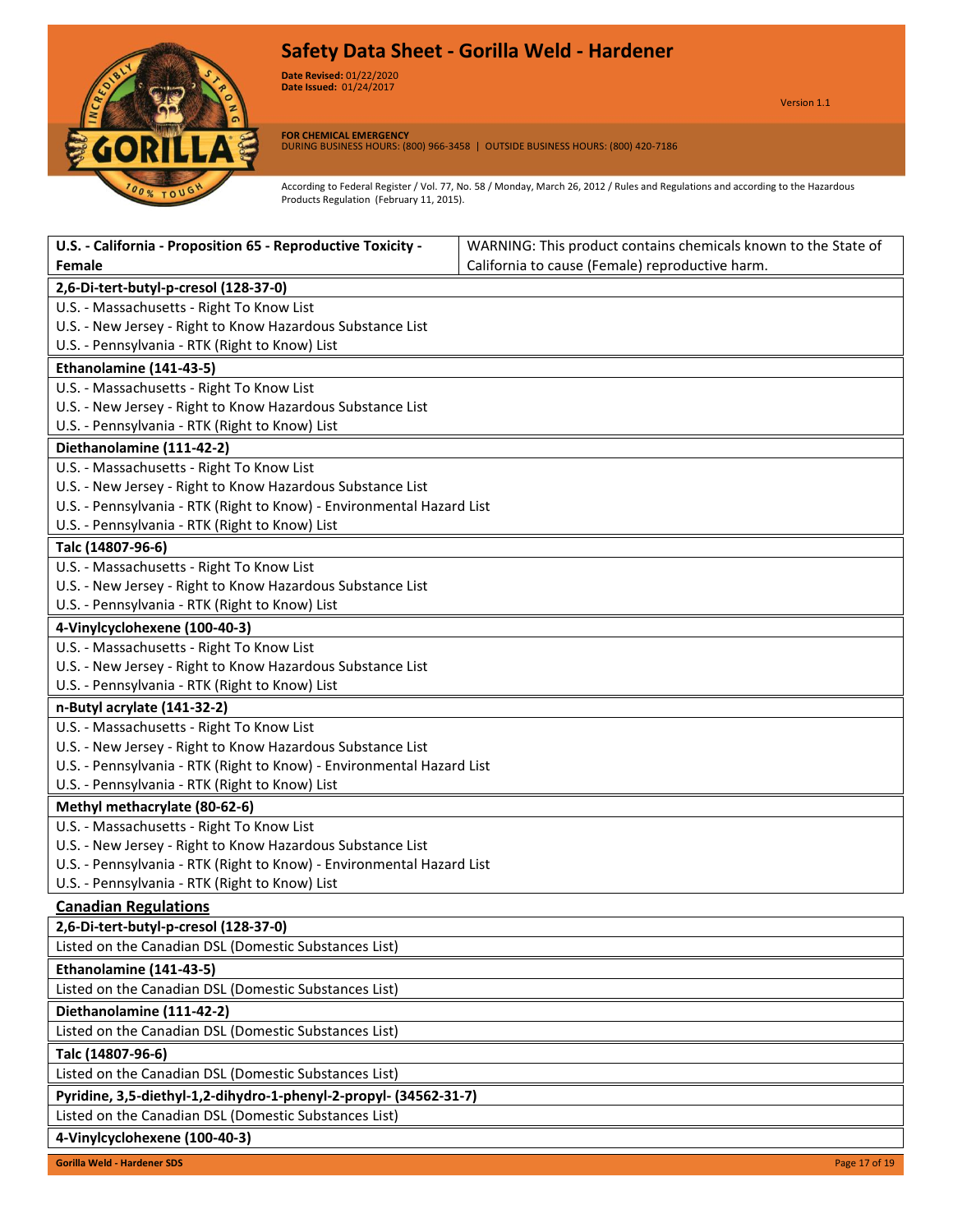

**Date Revised:** 01/22/2020 Version 1.0 **Date Issued:** 01/24/2017

Version 1.1

**FOR CHEMICAL EMERGENCY** DURING BUSINESS HOURS: (800) 966-3458 | OUTSIDE BUSINESS HOURS: (800) 420-7186

According to Federal Register / Vol. 77, No. 58 / Monday, March 26, 2012 / Rules and Regulations and according to the Hazardous Products Regulation (February 11, 2015).

| Listed on the Canadian DSL (Domestic Substances List)                                                 |
|-------------------------------------------------------------------------------------------------------|
| n-Butyl acrylate (141-32-2)                                                                           |
| Listed on the Canadian DSL (Domestic Substances List)                                                 |
| Methyl methacrylate (80-62-6)                                                                         |
| Listed on the Canadian DSL (Domestic Substances List)                                                 |
| 2-Propenoic acid, 2-methyl-, methyl ester, polymer with 1,3-butadiene and ethenylbenzene (25053-09-2) |
| Listed on the Canadian DSL (Domestic Substances List)                                                 |
| Benzenesulfonic acid, oxybis[dodecyl-, disodium salt (25167-32-2)                                     |
| Listed on the Canadian DSL (Domestic Substances List)                                                 |
| Copper(II) 8-hydroxyquinolinate (10380-28-6)                                                          |
| Listed on the Canadian NDSL (Non-Domestic Substances List)                                            |

# **SECTION 16: OTHER INFORMATION, INCLUDING DATE OF PREPARATION OR LAST REVISION**

- **Revision Date :** 01/22/2020
- 
- 
- 
- **Other Information :** This document has been prepared in accordance with the SDS requirements of the OSHA Hazard Communication Standard 29 CFR 1910.1200 and Canada's Hazardous Products Regulations (HPR).

#### **GHS Full Text Phrases:**

| Acute Tox. 3 (Inhalation:dust, mist) | Acute toxicity (inhalation:dust, mist) Category 3                |
|--------------------------------------|------------------------------------------------------------------|
| Acute Tox. 4 (Dermal)                | Acute toxicity (dermal) Category 4                               |
| Acute Tox. 4 (Inhalation: vapor)     | Acute toxicity (inhalation: vapor) Category 4                    |
| Acute Tox. 4 (Oral)                  | Acute toxicity (oral) Category 4                                 |
| Aquatic Acute 1                      | Hazardous to the aquatic environment - Acute Hazard Category 1   |
| <b>Aquatic Acute 2</b>               | Hazardous to the aquatic environment - Acute Hazard Category 2   |
| Aquatic Acute 3                      | Hazardous to the aquatic environment - Acute Hazard Category 3   |
| Aquatic Chronic 1                    | Hazardous to the aquatic environment - Chronic Hazard Category 1 |
| <b>Aquatic Chronic 2</b>             | Hazardous to the aquatic environment - Chronic Hazard Category 2 |
| <b>Aquatic Chronic 3</b>             | Hazardous to the aquatic environment - Chronic Hazard Category 3 |
| Asp. Tox. 1                          | Aspiration hazard Category 1                                     |
| Carc. 2                              | <b>Carcinogenicity Category 2</b>                                |
| Comb. Dust                           | Combustible Dust                                                 |
| Eye Dam. 1                           | Serious eye damage/eye irritation Category 1                     |
| Eye Irrit. 2A                        | Serious eye damage/eye irritation Category 2A                    |
| Eye Irrit. 2B                        | Serious eye damage/eye irritation Category 2B                    |
| Flam. Liq. 2                         | Flammable liquids Category 2                                     |
| Flam. Liq. 3                         | Flammable liquids Category 3                                     |
| Flam. Lig. 4                         | Flammable liquids Category 4                                     |
| Repr. 2                              | Reproductive toxicity Category 2                                 |
| Skin Corr. 1B                        | Skin corrosion/irritation Category 1B                            |
| Skin Irrit. 2                        | Skin corrosion/irritation Category 2                             |
| Skin Sens. 1                         | Skin sensitization Category 1                                    |
| STOT RE 2                            | Specific target organ toxicity (repeated exposure) Category 2    |
| STOT SE 3                            | Specific target organ toxicity (single exposure) Category 3      |
| H <sub>225</sub>                     | Highly flammable liquid and vapor                                |
| <b>Gorilla Weld - Hardener SDS</b>   | Page 18 of 19                                                    |